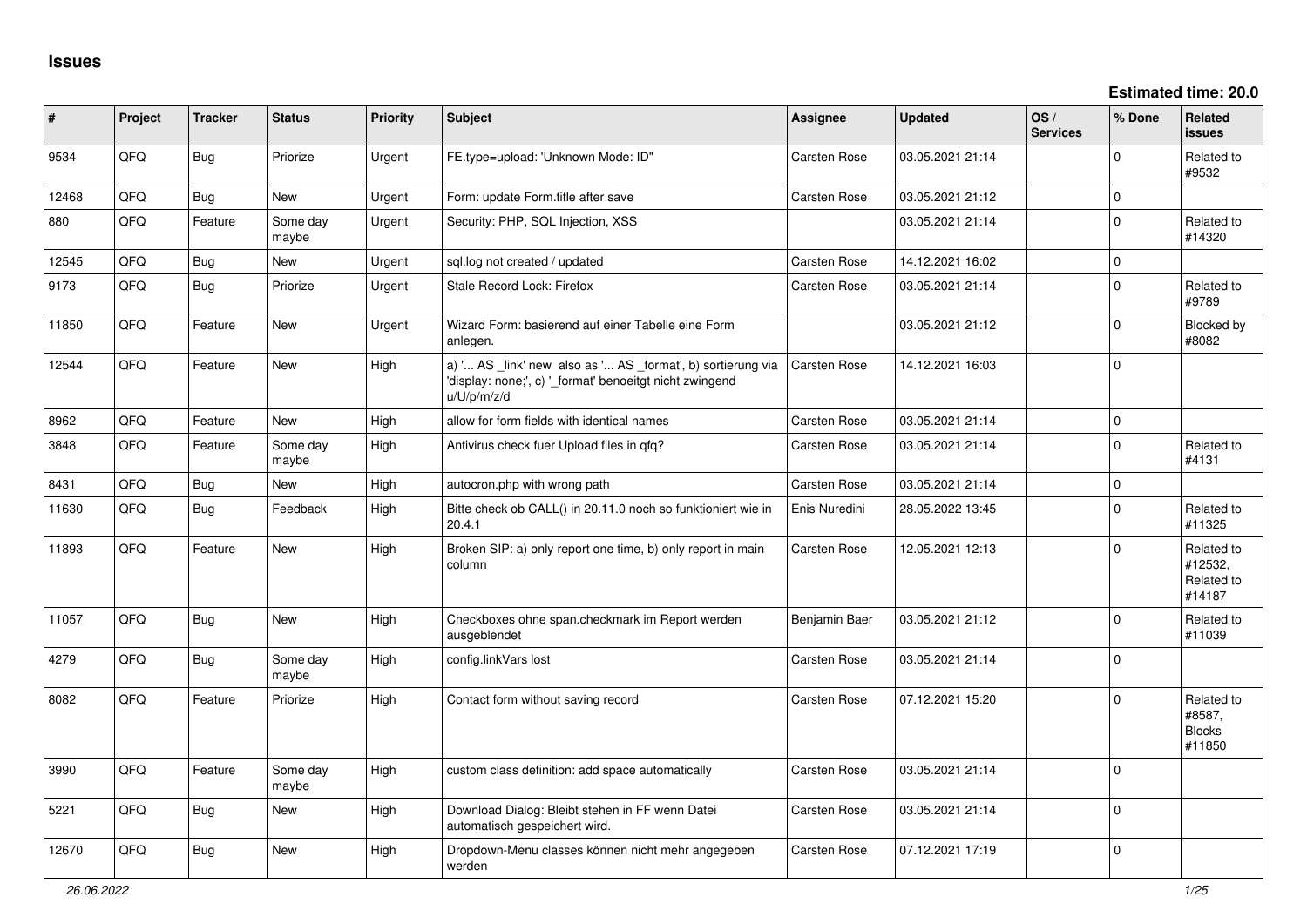| #     | Project | <b>Tracker</b> | <b>Status</b>     | <b>Priority</b> | <b>Subject</b>                                                                          | Assignee       | <b>Updated</b>   | OS/<br><b>Services</b> | % Done         | Related<br><b>issues</b>                     |
|-------|---------|----------------|-------------------|-----------------|-----------------------------------------------------------------------------------------|----------------|------------------|------------------------|----------------|----------------------------------------------|
| 12066 | QFQ     | Bug            | New               | High            | enterAsSubmit: Forward wird nicht ausgeführt                                            | Enis Nuredini  | 29.05.2022 09:23 |                        | $\mathbf 0$    |                                              |
| 9531  | QFQ     | Bug            | New               | High            | FE File: Dynamic Update / modeSql / required detected even<br>it not set                | Carsten Rose   | 11.06.2021 20:32 |                        | $\Omega$       | Related to<br>#12398                         |
| 7899  | QFQ     | Bug            | New               | High            | Fe.type=password / retype / required: always complain about<br>missing value            | Carsten Rose   | 03.05.2021 21:14 |                        | $\Omega$       |                                              |
| 9347  | QFQ     | Bug            | New               | High            | FE.type=upload with dynamic show/hidden: required not<br>detected                       | Carsten Rose   | 12.06.2021 10:40 |                        | $\Omega$       | Related to<br>#5305,<br>Related to<br>#12398 |
| 13716 | QFQ     | Bug            | <b>New</b>        | High            | Firefox ask to store username/password                                                  | Enis Nuredini  | 30.05.2022 09:31 |                        | $\Omega$       | Related to<br>#13827                         |
| 8083  | QFQ     | Bug            | New               | High            | FormEditor: primary table list does not respect<br>'indexDb={{indexData:Y}}'            | Carsten Rose   | 03.05.2021 21:14 |                        | $\Omega$       | Has<br>duplicate<br>#6678                    |
| 9548  | QFQ     | Feature        | Feedback          | High            | FormElement: Pattern mismatch - optional report only on<br>focus lost                   | Benjamin Baer  | 03.05.2021 21:14 |                        | $\mathbf 0$    |                                              |
| 8891  | QFQ     | Bug            | New               | High            | formSubmitLog: do not log passwords                                                     | Enis Nuredini  | 25.03.2022 09:06 |                        | $\mathbf 0$    |                                              |
| 3570  | QFQ     | <b>Bug</b>     | Some day<br>maybe | High            | Formular mit prmitnew permitEdit=Always wird nicht<br>aufgerufen (ist leer)             | Carsten Rose   | 03.05.2021 21:14 |                        | $\Omega$       |                                              |
| 12513 | QFQ     | Bug            | New               | High            | Implement server side check of maxlength                                                | Carsten Rose   | 07.12.2021 17:19 |                        | $\mathbf 0$    |                                              |
| 9517  | QFQ     | Feature        | In Progress       | High            | Input multiple tags with typeahead                                                      | Carsten Rose   | 03.05.2021 21:14 |                        | 40             | Related to<br>#10150                         |
| 5459  | QFQ     | Bug            | <b>New</b>        | High            | Multi DB: spread system tables between 'QFQ' and<br>'Data'-DB                           | Carsten Rose   | 03.05.2021 21:14 |                        | $\Omega$       | Related to<br>#4720                          |
| 10508 | QFQ     | Bug            | New               | High            | Multi Form broken on Multi DB Instance                                                  | Carsten Rose   | 03.05.2021 21:12 |                        | $\mathbf 0$    |                                              |
| 7602  | QFQ     | Feature        | ToDo              | High            | Multi Select: with checkboxes                                                           | Benjamin Baer  | 22.03.2022 09:07 |                        | $\mathbf 0$    |                                              |
| 7650  | QFQ     | Bug            | New               | High            | Optional do not show 'required' sign on FormElement                                     | Carsten Rose   | 03.05.2021 21:14 |                        | $\mathbf 0$    |                                              |
| 5715  | QFQ     | Feature        | <b>New</b>        | High            | PDF Caching                                                                             | Carsten Rose   | 03.05.2021 21:14 |                        | $\Omega$       | Related to<br>#5851,<br>Related to<br>#6357  |
| 8668  | QFQ     | Bug            | New               | High            | Pill disabled: dyamic mode 'hidden' not respected - FE is still<br>required             | Carsten Rose   | 03.05.2021 21:14 |                        | $\Omega$       |                                              |
| 8204  | QFQ     | Feature        | Priorize          | High            | Position 'required mark'                                                                | Carsten Rose   | 16.06.2021 13:44 |                        | $\overline{0}$ |                                              |
| 12508 | QFQ     | Bug            | In Progress       | High            | gfg Form: sendMail                                                                      | Karin Niffeler | 19.03.2022 17:48 |                        | $\mathbf 0$    |                                              |
| 12463 | QFQ     | <b>Bug</b>     | ToDo              | High            | QFQ Function: 'function' and 'sql' on same level - output of<br>sal is shown two times. | Carsten Rose   | 15.12.2021 16:31 |                        | $\mathbf 0$    |                                              |
| 12395 | QFQ     | <b>Bug</b>     | ToDo              | High            | QFQ Function: Result two times shown                                                    | Carsten Rose   | 18.02.2022 08:59 |                        | $\pmb{0}$      |                                              |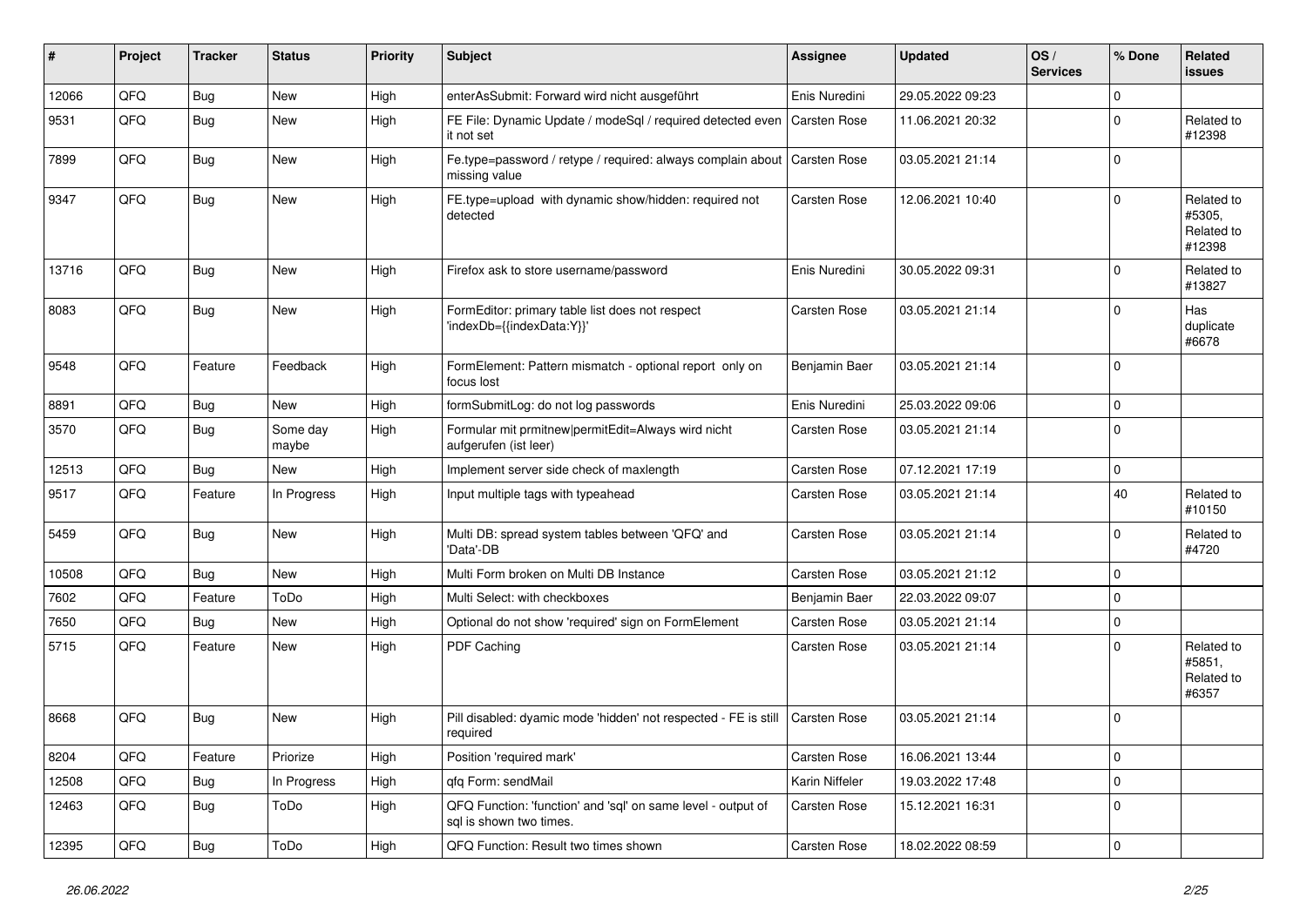| #     | Project | <b>Tracker</b> | <b>Status</b>     | <b>Priority</b> | <b>Subject</b>                                                                               | <b>Assignee</b> | <b>Updated</b>   | OS/<br><b>Services</b> | % Done      | Related<br><b>issues</b>                                               |
|-------|---------|----------------|-------------------|-----------------|----------------------------------------------------------------------------------------------|-----------------|------------------|------------------------|-------------|------------------------------------------------------------------------|
| 14187 | QFQ     | Feature        | <b>New</b>        | High            | qfq.log: show current URL                                                                    | Carsten Rose    | 28.05.2022 11:02 |                        | $\Omega$    | Related to<br>#13933,<br>Related to<br>#12532,<br>Related to<br>#11893 |
| 13757 | QFQ     | Feature        | New               | High            | QR / Bar-Code Plugin                                                                         | Enis Nuredini   | 19.03.2022 17:43 |                        | $\mathbf 0$ |                                                                        |
| 11237 | QFQ     | Bug            | New               | High            | Radiobutton / parameter.buttonClass= btn-default - kein dirty<br>Trigger                     | Benjamin Baer   | 03.05.2021 21:12 |                        | $\mathbf 0$ | Related to<br>#10766                                                   |
| 10766 | QFQ     | Bug            | New               | High            | Radiobutton / parameter.buttonClass=btn-default: dynamic<br>update                           |                 | 03.05.2021 21:12 |                        | $\mathbf 0$ | Related to<br>#11237                                                   |
| 3109  | QFQ     | Bug            | Some day<br>maybe | High            | RealUrl: Links werden nicht korrekt gerendert                                                | Carsten Rose    | 03.05.2021 21:14 |                        | $\mathbf 0$ |                                                                        |
| 9789  | QFQ     | Bug            | In Progress       | High            | Record Lock: release to early on 'leave page'                                                | Carsten Rose    | 10.01.2022 09:25 |                        | 100         | Related to<br>#10081,<br>Related to<br>#9173,<br>Related to<br>#8702   |
| 3967  | QFQ     | Feature        | Some day<br>maybe | High            | Report: Checkbox, Radio, Dropdown, Input welches ohne<br>Submit funktioniert - 'Inline-Form' | Carsten Rose    | 03.05.2021 21:14 |                        | $\Omega$    |                                                                        |
| 9052  | QFQ     | Feature        | Feedback          | High            | Report: CodeMirror with SQL Syntax Highlight in FE                                           | Enis Nuredini   | 08.06.2022 10:25 |                        | $\mathbf 0$ |                                                                        |
| 12974 | QFQ     | Bug            | New               | High            | Sanitize Queries in Action-Elements                                                          | Carsten Rose    | 07.12.2021 17:19 |                        | $\mathbf 0$ |                                                                        |
| 3727  | QFQ     | Feature        | <b>New</b>        | High            | Security: Session Hijacking erschweren                                                       | Carsten Rose    | 03.05.2021 21:14 |                        | $\mathbf 0$ |                                                                        |
| 9121  | QFQ     | Bug            | Priorize          | High            | sip links have r and __dbIndexData set                                                       | Carsten Rose    | 12.06.2021 10:41 |                        | $\mathbf 0$ |                                                                        |
| 12532 | QFQ     | Feature        | New               | High            | SIP-Parameter bei Seitenaufruf in Browser-Console<br>anzeigen                                | Carsten Rose    | 07.12.2021 17:19 |                        | $\Omega$    | Related to<br>#11893,<br>Related to<br>#14187                          |
| 10081 | QFQ     | Bug            | New               | High            | Stale record lock after 'forbidden' character                                                | Carsten Rose    | 03.05.2021 21:12 |                        | $\mathbf 0$ | Related to<br>#10082,<br>Related to<br>#9789                           |
| 10114 | QFQ     | Feature        | New               | High            | Symbol (Link): 'G:' (Glyphicon) replaced by 'i:' (icon)                                      |                 | 07.12.2021 17:19 |                        | $\Omega$    | Related to<br>#3797,<br>Related to<br>#4194                            |
| 4258  | QFG     | Feature        | Some day<br>maybe | High            | <b>System Defaults: Forms</b>                                                                | Carsten Rose    | 03.05.2021 21:14 |                        | $\mathbf 0$ |                                                                        |
| 10506 | QFQ     | Bug            | New               | High            | Template Group broken on MultiDB instance                                                    | Carsten Rose    | 03.05.2021 21:12 |                        | $\mathbf 0$ | Related to<br>#10505                                                   |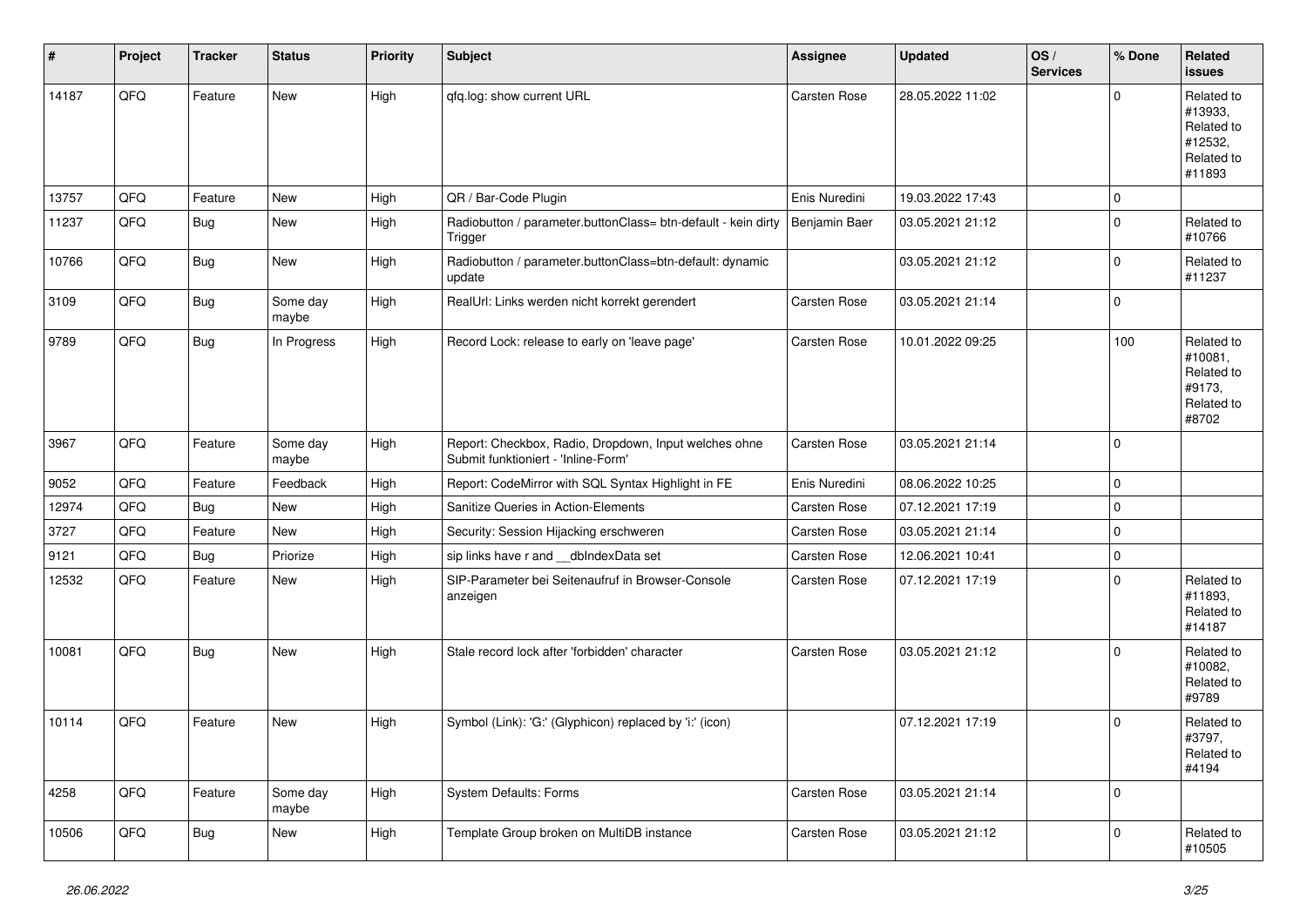| ∦     | Project | <b>Tracker</b> | <b>Status</b>     | <b>Priority</b> | <b>Subject</b>                                                                                                                               | Assignee     | <b>Updated</b>   | OS/<br><b>Services</b> | % Done      | Related<br><b>issues</b> |
|-------|---------|----------------|-------------------|-----------------|----------------------------------------------------------------------------------------------------------------------------------------------|--------------|------------------|------------------------|-------------|--------------------------|
| 12702 | QFQ     | Bug            | <b>New</b>        | High            | templateGroup: broken in multiDb Setup                                                                                                       | Carsten Rose | 14.12.2021 16:02 |                        | $\Omega$    |                          |
| 12186 | QFQ     | Feature        | <b>New</b>        | High            | TinyMCE Config für Objekte                                                                                                                   | Carsten Rose | 07.12.2021 17:19 |                        | $\Omega$    | <b>Blocks</b><br>#12632  |
| 10640 | QFQ     | Bug            | <b>New</b>        | High            | TypeAhead Tag: FE editierbar trotz readOnly                                                                                                  | Carsten Rose | 03.05.2021 21:12 |                        | $\Omega$    |                          |
| 7850  | QFQ     | Feature        | <b>New</b>        | High            | Upload records: non 'pathFileName' column                                                                                                    | Carsten Rose | 03.05.2021 21:14 |                        | $\Omega$    |                          |
| 6116  | QFQ     | Bug            | Priorize          | High            | value of checkbox not saved                                                                                                                  | Carsten Rose | 07.12.2021 17:19 |                        | $\mathbf 0$ |                          |
| 3061  | QFQ     | <b>Bug</b>     | Some day<br>maybe | High            | winstitute: mysql connection durcheinander - nmhp17<br>(ag7)/QFQ arbeitet mit DB/Tabellen von biostat.                                       | Carsten Rose | 03.05.2021 21:14 |                        | $\Omega$    |                          |
| 5576  | QFQ     | Bug            | <b>New</b>        | Normal          | Using MySQL 'DROP' requires privilege - wich is not really<br>necessary.                                                                     | Carsten Rose | 01.02.2020 23:21 |                        | $\Omega$    |                          |
| 4651  | QFQ     | <b>Bug</b>     | Some day<br>maybe | Normal          | "Loading document" Modal wird angezeigt bei uzhcd type=2<br>Ansicht                                                                          | Carsten Rose | 01.02.2020 23:20 |                        | $\Omega$    |                          |
| 4441  | QFQ     | <b>Bug</b>     | Some day<br>maybe | Normal          | \$ SERVER Vars sollten nur aus dem Store genommen<br>werden - Code entsprechend anpassen.                                                    |              | 11.12.2019 16:02 |                        | $\Omega$    |                          |
| 7101  | QFQ     | Bug            | Some day<br>maybe | Normal          | 'form' in SIP and 'report' - breaks                                                                                                          |              | 01.02.2020 23:20 |                        | $\Omega$    |                          |
| 5942  | QFQ     | Feature        | Priorize          | Normal          | "L' and 'type': append to links, generate via 'link' by using 'u:"                                                                           | Carsten Rose | 01.02.2020 10:13 |                        | $\Omega$    |                          |
| 5768  | QFQ     | Bug            | Some day<br>maybe | Normal          | {{pageLanguage:T}}' missing if QFQ is called via api                                                                                         | Carsten Rose | 01.02.2020 23:19 |                        | $\Omega$    |                          |
| 4092  | QFQ     | Bug            | Some day<br>maybe | Normal          | 1) Logging verbessern wann welches FE warum ausgefuehrt<br>wird, 2) Documentation: Best Practice Template Group                              | Carsten Rose | 01.02.2020 23:19 |                        | $\Omega$    | Related to<br>#3504      |
| 3267  | QFQ     | Feature        | Some day<br>maybe | Normal          | 2 Forms auf einer Seite: real + Read only                                                                                                    | Carsten Rose | 11.12.2019 16:03 |                        | $\Omega$    |                          |
| 12269 | QFQ     | Feature        | New               | Normal          | 2FA - Login                                                                                                                                  | Carsten Rose | 03.05.2021 20:45 |                        | $\Omega$    |                          |
| 5548  | QFQ     | Feature        | Some day<br>maybe | Normal          | 801 Textfiles/Scriptfiles als Thumbnail                                                                                                      | Carsten Rose | 07.03.2022 16:26 |                        | $\Omega$    |                          |
| 3666  | QFQ     | Feature        | Some day<br>maybe | Normal          | a) Performance Messung: mysql_real_escape_string() im<br>Vergleich zu str_replace(), b) doppeltes Aufrufen von<br>mysql real escape string() | Carsten Rose | 11.12.2019 16:02 |                        | $\Omega$    |                          |
| 12038 | QFQ     | Feature        | <b>New</b>        | Normal          | a) STORE_VAR: filenameOnlyStripUniq, b) SP:<br>QSTRIPUNIQ()                                                                                  |              | 17.02.2021 23:55 |                        | $\Omega$    |                          |
| 11535 | QFQ     | Feature        | New               | Normal          | Ability to create SQL columns in frontend QFQ forms                                                                                          |              | 17.11.2020 12:11 |                        | 0           |                          |
| 11715 | QFQ     | Bug            | <b>New</b>        | Normal          | acceptZeroAsRequired and requiredOffButMark do not<br>coincide                                                                               |              | 08.12.2020 12:13 |                        | $\Omega$    |                          |
| 3942  | QFQ     | Feature        | Some day<br>maybe | Normal          | Action Elemente: neu generierte IDs via FE weitergeben                                                                                       | Carsten Rose | 11.12.2019 16:03 |                        | $\Omega$    | Related to<br>#3941      |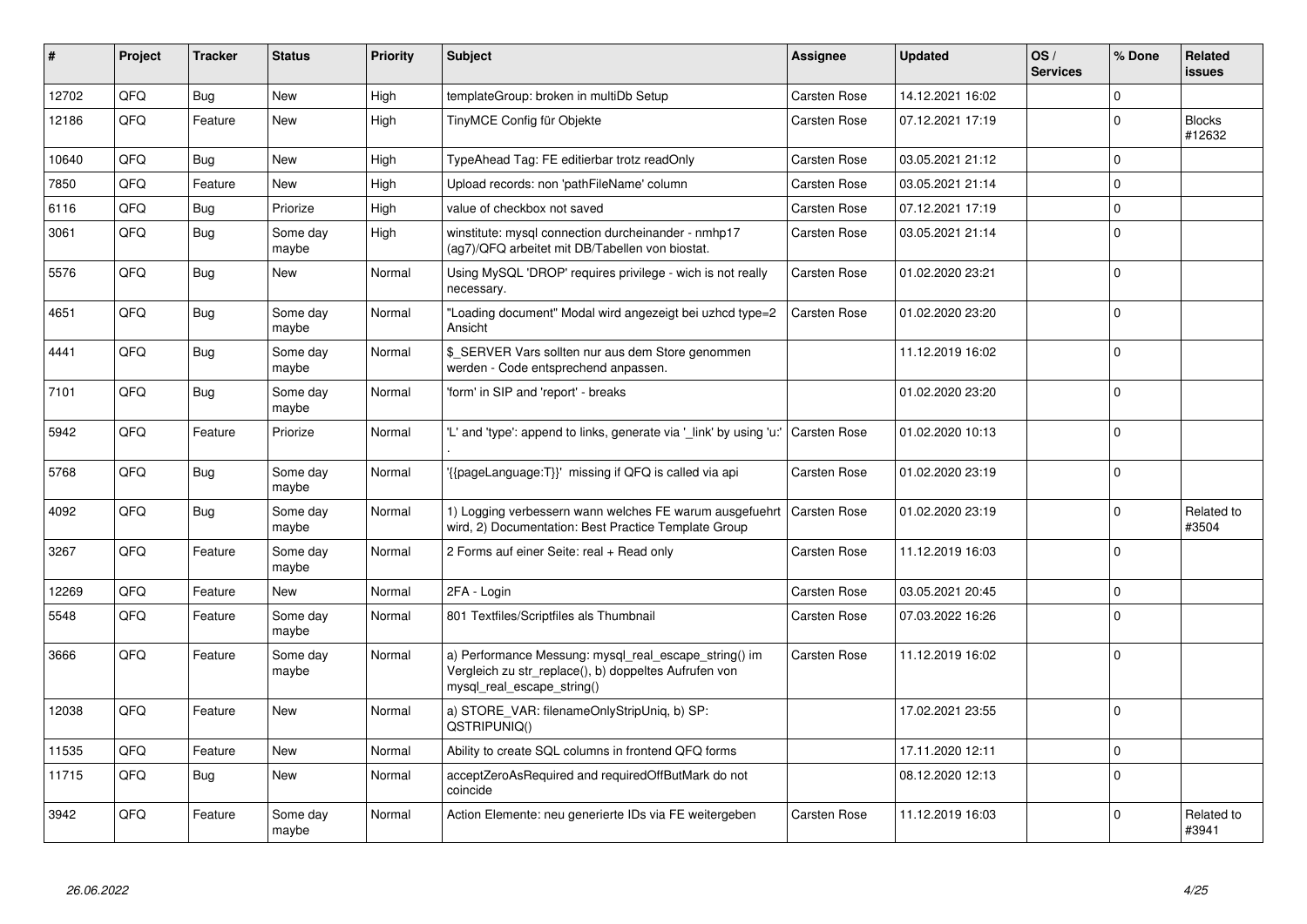| $\vert$ # | Project | <b>Tracker</b> | <b>Status</b>     | Priority | Subject                                                                                                        | Assignee            | <b>Updated</b>   | OS/<br><b>Services</b> | % Done         | Related<br><b>issues</b>                                                                                                                                              |
|-----------|---------|----------------|-------------------|----------|----------------------------------------------------------------------------------------------------------------|---------------------|------------------|------------------------|----------------|-----------------------------------------------------------------------------------------------------------------------------------------------------------------------|
| 12412     | QFQ     | Feature        | New               | Normal   | Action/Escape qualifier 'e' (empty), '0': if given, an empty<br>string (or '0') will be treated as 'not found' | Carsten Rose        | 08.05.2021 09:40 |                        | $\mathbf 0$    | Related to<br>#12413,<br>Related to<br>#10012                                                                                                                         |
| 5131      | QFQ     | Feature        | New               | Normal   | Activate Spin Gear ('wait/busy' indicator) via LINK attribute                                                  | Carsten Rose        | 01.02.2020 23:21 |                        | $\pmb{0}$      |                                                                                                                                                                       |
| 7342      | QFQ     | Feature        | <b>New</b>        | Normal   | add content $=$ hide this                                                                                      | Carsten Rose        | 01.02.2020 23:21 |                        | $\overline{0}$ |                                                                                                                                                                       |
| 10979     | QFQ     | Feature        | New               | Normal   | Ajax Calls an API - dataReport                                                                                 | Carsten Rose        | 11.05.2022 12:15 |                        | $\pmb{0}$      |                                                                                                                                                                       |
| 14320     | QFQ     | Feature        | ToDo              | Normal   | Allow specific HTML Tags and Attributes: general, TinyMCE                                                      | Enis Nuredini       | 17.06.2022 10:44 |                        | $\mathbf 0$    | Related to<br>#12664,<br>Related to<br>#12039.<br>Related to<br>#11702,<br>Related to<br>#7239,<br>Related to<br>#3708,<br>Related to<br>#3646,<br>Related to<br>#880 |
| 9281      | QFQ     | <b>Bug</b>     | Some day<br>maybe | Normal   | Allow STRICT_TRANS_TABLES                                                                                      | Carsten Rose        | 02.01.2021 18:43 |                        | $\overline{0}$ |                                                                                                                                                                       |
| 12119     | QFQ     | Feature        | <b>New</b>        | Normal   | AS paged: error message missing if there ist no 'r' argument.                                                  | Carsten Rose        | 03.05.2021 20:51 |                        | $\overline{0}$ |                                                                                                                                                                       |
| 14077     | QFQ     | Bug            | <b>New</b>        | Normal   | As _link: Attribute 'class' missing by r:1 and r:3 - but should<br>set                                         | <b>Carsten Rose</b> | 28.05.2022 11:02 |                        | $\pmb{0}$      | Related to<br>#5342,<br>Related to<br>#4343                                                                                                                           |
| 13945     | QFQ     | Feature        | <b>New</b>        | Normal   | As link: content before/after link                                                                             | Enis Nuredini       | 28.05.2022 11:01 |                        | $\overline{0}$ | Related to<br>#12262                                                                                                                                                  |
| 14233     | QFQ     | <b>Bug</b>     | New               | Normal   | AS _link: question - HTML is not rendered                                                                      | Carsten Rose        | 28.05.2022 11:02 |                        | $\pmb{0}$      |                                                                                                                                                                       |
| 3947      | QFQ     | Feature        | Some day<br>maybe | Normal   | Attack detectect: logout current user                                                                          | Carsten Rose        | 11.12.2019 16:03 |                        | $\Omega$       | Related to<br>#5458,<br>Related to<br>#6299                                                                                                                           |
| 6299      | QFQ     | Feature        | Some day<br>maybe | Normal   | Attack detection: log table with invalid SIP access                                                            |                     | 11.12.2019 16:02 |                        | $\overline{0}$ | Related to<br>#3947                                                                                                                                                   |
| 11522     | QFQ     | Bug            | New               | Normal   | Aus/Einblenden von Reitern                                                                                     |                     | 13.11.2020 14:58 |                        | $\pmb{0}$      |                                                                                                                                                                       |
| 9275      | QFQ     | <b>Bug</b>     | New               | Normal   | autcron: t3 page, which takes to long to respond, is not<br>reported properly                                  | Carsten Rose        | 01.02.2020 23:22 |                        | 100            |                                                                                                                                                                       |
| 10890     | QFQ     | <b>Bug</b>     | New               | Normal   | AutoCron hangs                                                                                                 |                     | 20.07.2020 13:56 |                        | $\overline{0}$ |                                                                                                                                                                       |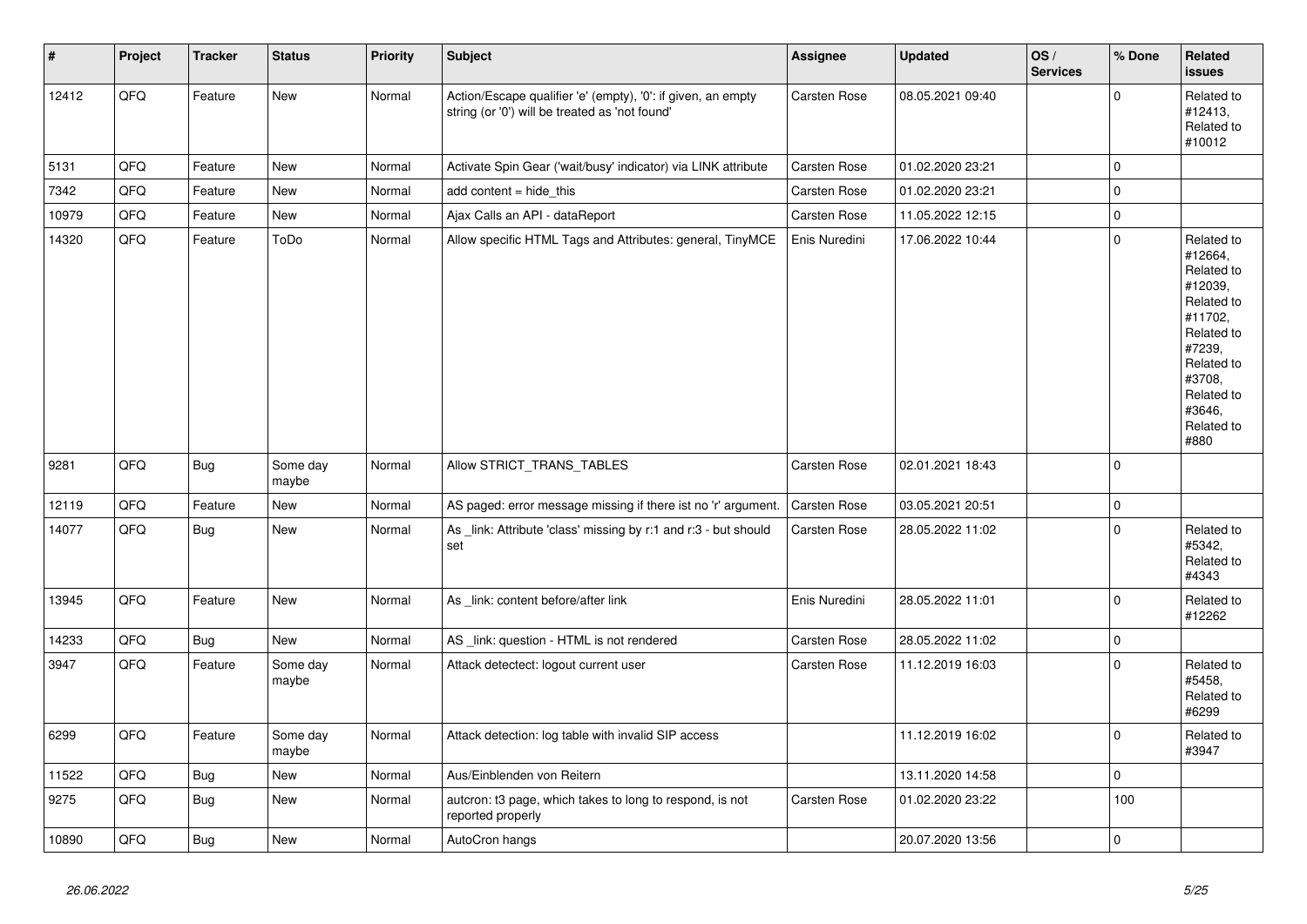| #     | Project | <b>Tracker</b> | <b>Status</b>     | <b>Priority</b> | <b>Subject</b>                                                                                       | <b>Assignee</b>     | <b>Updated</b>   | OS/<br><b>Services</b> | % Done         | Related<br><b>issues</b>                    |
|-------|---------|----------------|-------------------|-----------------|------------------------------------------------------------------------------------------------------|---------------------|------------------|------------------------|----------------|---------------------------------------------|
| 4250  | QFQ     | Feature        | <b>New</b>        | Normal          | AutoCron in QFQ via PHP                                                                              | Carsten Rose        | 01.02.2020 23:21 |                        | $\Omega$       | Related to<br>#3292,<br>Related to<br>#3291 |
| 12146 | QFQ     | Feature        | <b>New</b>        | Normal          | Autocron Job: Anzeigen wann der naechste Job ausgefuehrt<br>wird, resp das er nicht ausgefuehrt wird | <b>Carsten Rose</b> | 15.03.2021 15:23 |                        | $\overline{0}$ |                                             |
| 3291  | QFQ     | Feature        | Some day<br>maybe | Normal          | AutoCron websiteToken                                                                                | Carsten Rose        | 11.12.2019 16:02 |                        | $\mathbf 0$    | Related to<br>#4250                         |
| 13647 | QFQ     | Bug            | <b>New</b>        | Normal          | Autofocus funktioniert nicht auf Chrome                                                              | Benjamin Baer       | 19.03.2022 17:44 |                        | $\overline{0}$ |                                             |
| 7452  | QFQ     | Feature        | Some day<br>maybe | Normal          | automate deployment new QFQ version                                                                  | Carsten Rose        | 16.09.2021 15:10 |                        | $\overline{0}$ |                                             |
| 13608 | QFQ     | Feature        | Some day<br>maybe | Normal          | Automatic Browser Language Redirect                                                                  | Enis Nuredini       | 17.06.2022 08:35 |                        | $\overline{0}$ |                                             |
| 12452 | QFQ     | Feature        | Priorize          | Normal          | BaseURL: alsways with '/' at the end                                                                 | Carsten Rose        | 19.06.2022 13:45 |                        | $\mathbf 0$    | Related to<br>#10782                        |
| 9346  | QFQ     | Feature        | Priorize          | Normal          | beforeSave: check if an upload is given                                                              | Carsten Rose        | 11.06.2021 21:18 |                        | $\mathbf{0}$   |                                             |
| 3782  | QFQ     | Bug            | Priorize          | Normal          | Bei fehlerhafter Eingabe (z.B. Datum) sollte das erwartete<br>Format angezeigt werden                | Carsten Rose        | 01.02.2020 10:13 |                        | $\overline{0}$ |                                             |
| 7106  | QFQ     | Feature        | Some day<br>maybe | Normal          | Beispiel Nummerierung von Rows in Report                                                             |                     | 11.12.2019 16:01 |                        | $\mathbf 0$    |                                             |
| 7105  | QFQ     | Feature        | Some day<br>maybe | Normal          | Beispiel wie man in einer zweiten Tabelle speichert.                                                 |                     | 11.12.2019 16:01 |                        | $\Omega$       |                                             |
| 6288  | QFQ     | Feature        | Some day<br>maybe | Normal          | Best Practice: Erklaeren wie man ein Formular ganz in<br>'weiss' erstellen kann                      |                     | 11.12.2019 16:02 |                        | $\overline{0}$ |                                             |
| 4194  | QFQ     | Feature        | In Progress       | Normal          | Bootstrap 4 ist jetzt offiziel                                                                       |                     | 03.05.2021 20:47 |                        | $\mathbf{0}$   | Related to<br>#10114                        |
| 5783  | QFQ     | Feature        | Some day<br>maybe | Normal          | <b>BPMN View/Edit</b>                                                                                |                     | 11.12.2019 16:02 |                        | $\mathbf 0$    |                                             |
| 12546 | QFQ     | Bug            | Feedback          | Normal          | Branch 'Development' - Unit Tests mit dirty workaround<br>angepasst                                  | Carsten Rose        | 19.03.2022 17:48 |                        | $\overline{0}$ |                                             |
| 8520  | QFQ     | Feature        | Some day<br>maybe | Normal          | Bring QFQ to Composer                                                                                | Carsten Rose        | 16.09.2021 15:10 |                        | $\Omega$       |                                             |
| 9958  | QFQ     | <b>Bug</b>     | Priorize          | Normal          | Broken subrecord query: no error message                                                             | Carsten Rose        | 05.02.2021 15:15 |                        | $\pmb{0}$      |                                             |
| 9177  | QFQ     | Bug            | <b>New</b>        | Normal          | Bug? QFQ tries to save an action FE, which has real<br>existing column name                          | Carsten Rose        | 01.02.2020 23:22 |                        | $\mathbf 0$    |                                             |
| 8522  | QFQ     | Feature        | Some day<br>maybe | Normal          | build QFQ - npm warnings                                                                             | Benjamin Baer       | 01.02.2020 23:19 |                        | 50             |                                             |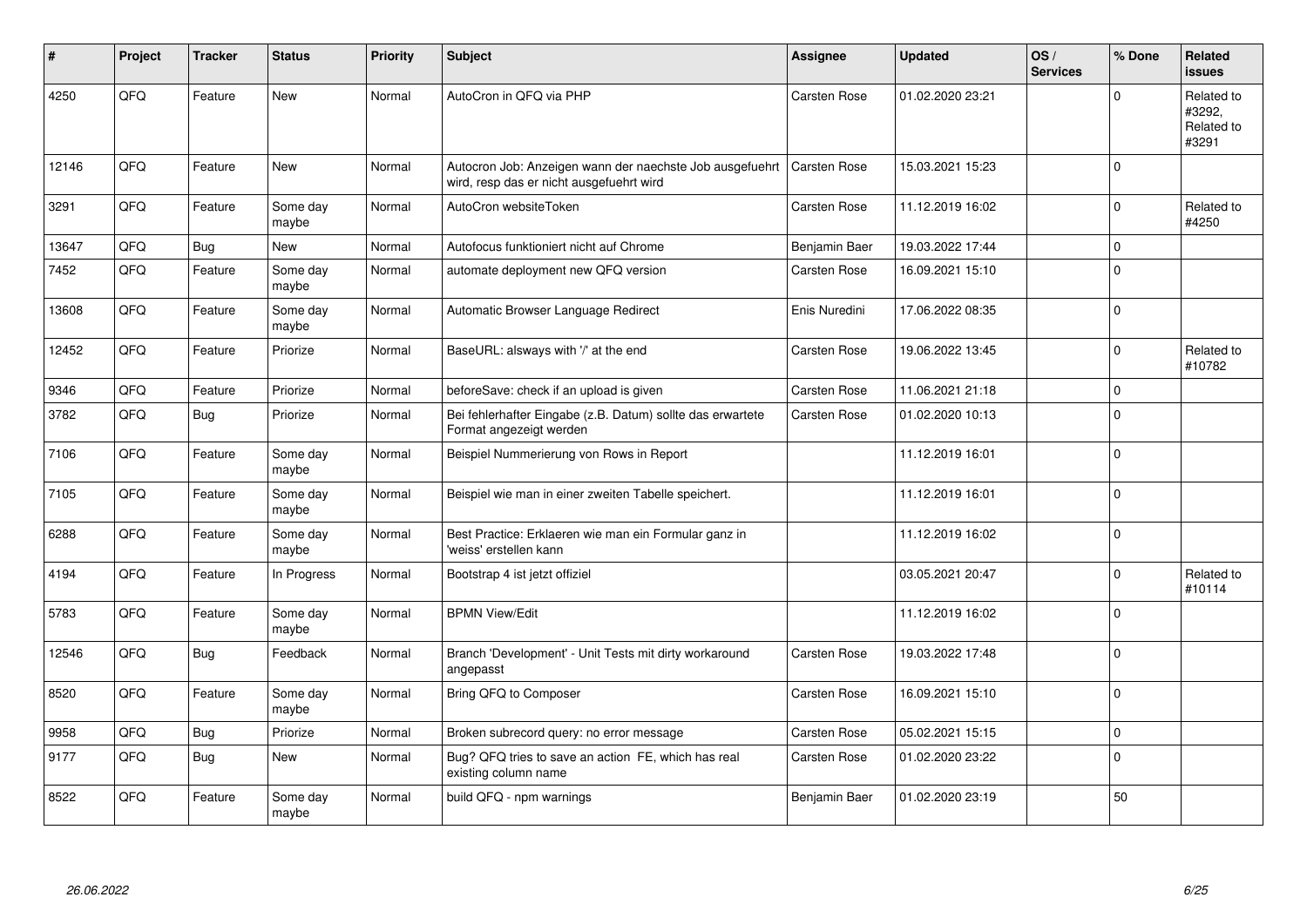| #     | Project | <b>Tracker</b> | <b>Status</b>     | Priority | <b>Subject</b>                                                                                                                | <b>Assignee</b>     | <b>Updated</b>   | OS/<br><b>Services</b> | % Done         | Related<br><b>issues</b>                     |
|-------|---------|----------------|-------------------|----------|-------------------------------------------------------------------------------------------------------------------------------|---------------------|------------------|------------------------|----------------|----------------------------------------------|
| 10716 | QFQ     | Feature        | Some day<br>maybe | Normal   | Business Logic mit Externen Skripten                                                                                          | <b>Carsten Rose</b> | 16.09.2021 15:10 |                        | $\Omega$       | Related to<br>#10713,<br>Related to<br>#8217 |
| 9781  | QFQ     | Feature        | New               | Normal   | Button: CSS class to make buttons smaller                                                                                     | Carsten Rose        | 01.02.2020 23:22 |                        | $\mathbf 0$    |                                              |
| 13467 | QFQ     | Feature        | New               | Normal   | ChangeLog Generator                                                                                                           | Carsten Rose        | 19.03.2022 17:46 |                        | $\overline{0}$ | Related to<br>#11460                         |
| 13451 | QFQ     | Bug            | New               | Normal   | Character Counter / Max Character: Problem in Safari                                                                          | Carsten Rose        | 15.04.2022 17:18 |                        | $\mathbf 0$    |                                              |
| 12474 | QFQ     | Feature        | New               | Normal   | Check BaseConfigURL if it is given and the the last char is '/'                                                               | Carsten Rose        | 03.05.2021 20:45 |                        | $\mathbf 0$    |                                              |
| 9853  | QFQ     | Feature        | New               | Normal   | Check das SQL / QFQ / Mail Logfile geschrieben wird                                                                           |                     | 09.01.2020 11:15 |                        | $\mathbf 0$    |                                              |
| 9669  | QFQ     | Bug            | Some day<br>maybe | Normal   | Checkbox / Template Group: radio/checkbox visible broken<br>after 'add'                                                       | Carsten Rose        | 16.06.2021 13:47 |                        | $\overline{0}$ | Related to<br>#8091                          |
| 11752 | QFQ     | Bug            | New               | Normal   | checkbox renders multiple input elements with same name                                                                       | Carsten Rose        | 17.12.2020 14:58 |                        | $\Omega$       | Related to<br>#11750                         |
| 9691  | QFQ     | Bug            | In Progress       | Normal   | Checkbox: dynamic update > readonly                                                                                           | Carsten Rose        | 01.02.2020 23:22 |                        | 50             | Related to<br>#9834                          |
| 12163 | QFQ     | Feature        | <b>New</b>        | Normal   | Checkbox: table wrap                                                                                                          | Carsten Rose        | 03.05.2021 20:51 |                        | $\overline{0}$ |                                              |
| 12476 | QFQ     | Feature        | New               | Normal   | clearMe: a) should trigger 'dirty', b) sticky on textarea resize                                                              | Benjamin Baer       | 04.01.2022 08:40 |                        | $\overline{0}$ | Related to<br>#9528                          |
| 6870  | QFQ     | Feature        | Priorize          | Normal   | Click on '_link' triggers an API call                                                                                         | Benjamin Baer       | 03.01.2022 08:25 |                        | $\mathbf 0$    |                                              |
| 4420  | QFQ     | Feature        | Some day<br>maybe | Normal   | Client: Local Storage - store the changes of a form, local in<br>the browser.                                                 | Benjamin Baer       | 11.12.2019 16:02 |                        | $\overline{0}$ |                                              |
| 6715  | QFQ     | Feature        | Some day<br>maybe | Normal   | Code-Refactoring: dbArray vereinheitlichen                                                                                    | Carsten Rose        | 11.12.2019 16:02 |                        | $\overline{0}$ |                                              |
| 7102  | QFQ     | Feature        | New               | Normal   | Comment sign in report: '#' and '--'                                                                                          | Carsten Rose        | 01.02.2020 23:21 |                        | $\pmb{0}$      |                                              |
| 3349  | QFQ     | <b>Bug</b>     | Some day<br>maybe | Normal   | config.qfq.ini: a) vertraegt keine '=' im Value (z.B. Passwort),<br>b) Values sollten in ticks einschliessbar sein (spaces, ) | Carsten Rose        | 11.12.2019 16:02 |                        | $\overline{0}$ |                                              |
| 12714 | QFQ     | Bug            | New               | Normal   | Conversion of GIF to PDF broken when GIF contains Alpha.                                                                      | Carsten Rose        | 19.03.2022 17:49 |                        | $\overline{0}$ |                                              |
| 4650  | QFQ     | Feature        | Some day<br>maybe | Normal   | Convert html to doc/rtf                                                                                                       | Carsten Rose        | 01.02.2020 23:20 |                        | $\mathbf 0$    | Related to<br>#10704                         |
| 12327 | QFQ     | Bug            | New               | Normal   | Copy to clipboard: Glyphicon can not be changed                                                                               | Carsten Rose        | 27.12.2021 17:59 |                        | $\overline{0}$ |                                              |
| 12330 | QFQ     | Feature        | New               | Normal   | Copy to input field / text area / TinyMCE                                                                                     | Carsten Rose        | 07.04.2021 09:01 |                        | 0              |                                              |
| 8089  | QFQ     | Feature        | New               | Normal   | Copy/Paste for FormElements                                                                                                   | Carsten Rose        | 01.02.2020 23:22 |                        | $\overline{0}$ |                                              |
| 10738 | QFQ     | Feature        | Some day<br>maybe | Normal   | CORS headers for external API requests                                                                                        |                     | 10.06.2020 14:00 |                        | $\mathbf 0$    |                                              |
| 13843 | QFQ     | Feature        | New               | Normal   | Create JWT via QFQ                                                                                                            | Carsten Rose        | 19.03.2022 17:42 |                        | $\overline{0}$ |                                              |
| 13841 | QFQ     | Feature        | New               | Normal   | Create PDF via iText - evaluate                                                                                               | Carsten Rose        | 19.03.2022 17:42 |                        | $\overline{0}$ |                                              |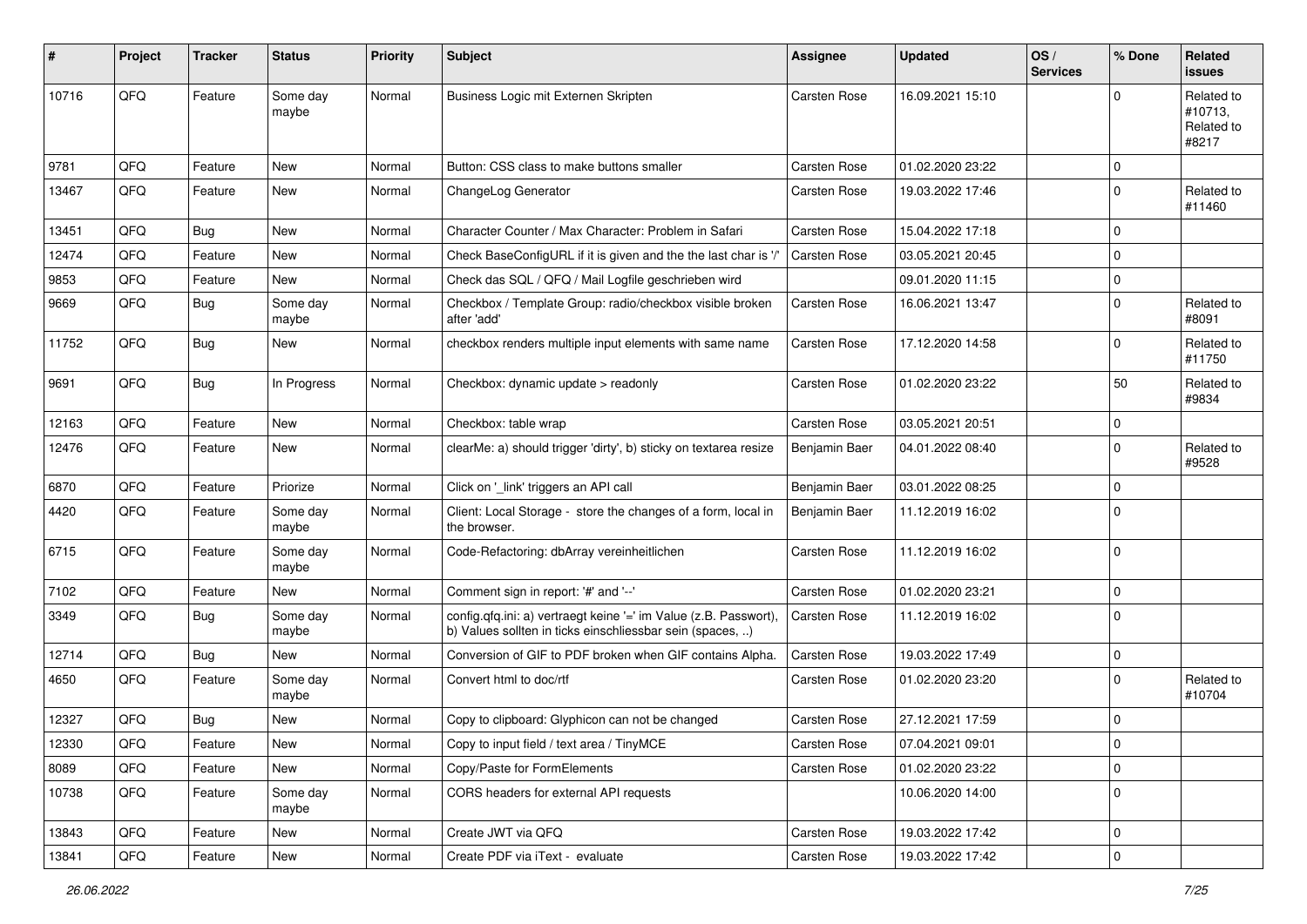| #     | Project | <b>Tracker</b> | <b>Status</b>              | <b>Priority</b> | Subject                                                                                                                                                       | <b>Assignee</b>     | <b>Updated</b>   | OS/<br><b>Services</b> | % Done         | Related<br><b>issues</b> |
|-------|---------|----------------|----------------------------|-----------------|---------------------------------------------------------------------------------------------------------------------------------------------------------------|---------------------|------------------|------------------------|----------------|--------------------------|
| 9136  | QFQ     | Feature        | New                        | Normal          | Create ZIP files with dynamic PDFs                                                                                                                            | <b>Carsten Rose</b> | 01.02.2020 23:22 |                        | $\mathbf 0$    |                          |
| 4719  | QFQ     | Feature        | Some day<br>maybe          | Normal          | Custom Message in Client in case of 'Browser tab close,<br>modification will be lost'                                                                         |                     | 01.02.2020 23:20 |                        | $\Omega$       |                          |
| 12337 | QFQ     | Feature        | Some day<br>maybe          | Normal          | Database.php: better caching                                                                                                                                  | Carsten Rose        | 16.09.2021 15:10 |                        | $\mathbf 0$    |                          |
| 13767 | QFQ     | Bug            | Feedback                   | Normal          | date/time-picker: required shows up/down button orange                                                                                                        | Enis Nuredini       | 16.05.2022 23:16 |                        | $\pmb{0}$      |                          |
| 14303 | QFQ     | Bug            | ToDo                       | Normal          | datetime broken with picker                                                                                                                                   | Enis Nuredini       | 17.06.2022 09:02 |                        | $\overline{0}$ | Related to<br>#12630     |
| 6992  | QFQ     | Feature        | Some day<br>maybe          | Normal          | DB exception: Syntax Highlight                                                                                                                                |                     | 11.12.2019 16:01 |                        | $\mathbf 0$    | Related to<br>#5450      |
| 4627  | QFQ     | Feature        | Some day<br>maybe          | Normal          | dbupdate: all tables - check 'create', 'modified' if it is possible<br>to change to default 'CURRENT_TIMESTAMP' and modified<br>'ON UPDATE CURRENT_TIMESTAMP' |                     | 01.02.2020 23:20 |                        | $\overline{0}$ |                          |
| 3130  | QFQ     | Bug            | Some day<br>maybe          | Normal          | Debug Info's nicht korrekt nach 'New > Save'.                                                                                                                 | Carsten Rose        | 11.12.2019 16:03 |                        | $\mathbf 0$    | Related to<br>#3253      |
| 3331  | QFQ     | Feature        | Some day<br>maybe          | Normal          | Default Tooltip fuer _page? Links: mit Form und Record ID                                                                                                     | Carsten Rose        | 11.12.2019 16:02 |                        | $\Omega$       |                          |
| 9348  | QFQ     | Feature        | New                        | Normal          | defaultThumbnailSize: pre render thumbnails                                                                                                                   | <b>Carsten Rose</b> | 12.06.2021 09:05 |                        | $\mathbf 0$    |                          |
| 13566 | QFQ     | Feature        | Ready to sync<br>(develop) | Normal          | Delete config-example.gfg.php file                                                                                                                            | Carsten Rose        | 23.12.2021 09:25 |                        | $\mathbf 0$    |                          |
| 5850  | QFQ     | Feature        | Some day<br>maybe          | Normal          | Deployment: In QFQ Doc best practice fuer zeitgemaesses<br>Deployment beschreiben                                                                             |                     | 01.02.2020 23:20 |                        | $\overline{0}$ |                          |
| 7630  | QFQ     | Feature        | Priorize                   | Normal          | detailed error message for simple upload                                                                                                                      | <b>Carsten Rose</b> | 01.02.2020 10:13 |                        | $\mathbf 0$    |                          |
| 7481  | QFQ     | Feature        | New                        | Normal          | Detect 'BaseUrl' automatically                                                                                                                                | Carsten Rose        | 01.02.2020 23:21 |                        | $\pmb{0}$      |                          |
| 12503 | QFQ     | Feature        | Priorize                   | Normal          | Detect dangerous UPDATE statement with missing WHERE                                                                                                          | Carsten Rose        | 05.05.2021 22:09 |                        | $\overline{0}$ |                          |
| 3458  | QFQ     | Feature        | Some day<br>maybe          | Normal          | Display 'Edit Form Element'-Checkbox on form: should<br>depend on FE Group                                                                                    | Carsten Rose        | 11.12.2019 16:02 |                        | $\mathbf 0$    | Related to<br>#3447      |
| 8892  | QFQ     | Feature        | Some day<br>maybe          | Normal          | Display and Edit SQL Comments in Form Editor                                                                                                                  | Carsten Rose        | 11.12.2019 16:01 |                        | $\overline{0}$ |                          |
| 13460 | QFQ     | Bug            | New                        | Normal          | Doc: Password set/reset  password should not processed<br>with 'html encode'                                                                                  | Carsten Rose        | 19.03.2022 17:46 |                        | $\overline{0}$ |                          |
| 14377 | QFQ     | Bug            | New                        | Normal          | Documentation > General Tips: white page after migration                                                                                                      | Enis Nuredini       | 19.06.2022 16:37 |                        | $\mathbf 0$    |                          |
| 8894  | QFQ     | Feature        | Some day<br>maybe          | Normal          | Documentation Tags Usable in QFQ Application                                                                                                                  | Carsten Rose        | 11.12.2019 16:01 |                        | $\overline{0}$ |                          |
| 8316  | QFQ     | <b>Bug</b>     | Feedback                   | Normal          | Documentation/Behaviour for Nested Queries and<br>Record-Store confusing                                                                                      | Nicola Chiapolini   | 20.11.2019 09:14 |                        | $\mathbf 0$    |                          |
| 3905  | QFQ     | Feature        | Some day<br>maybe          | Normal          | Documentation: Best Practice anhand eines Online<br>Bewerbungstools                                                                                           | Carsten Rose        | 11.12.2019 16:03 |                        | $\mathbf 0$    |                          |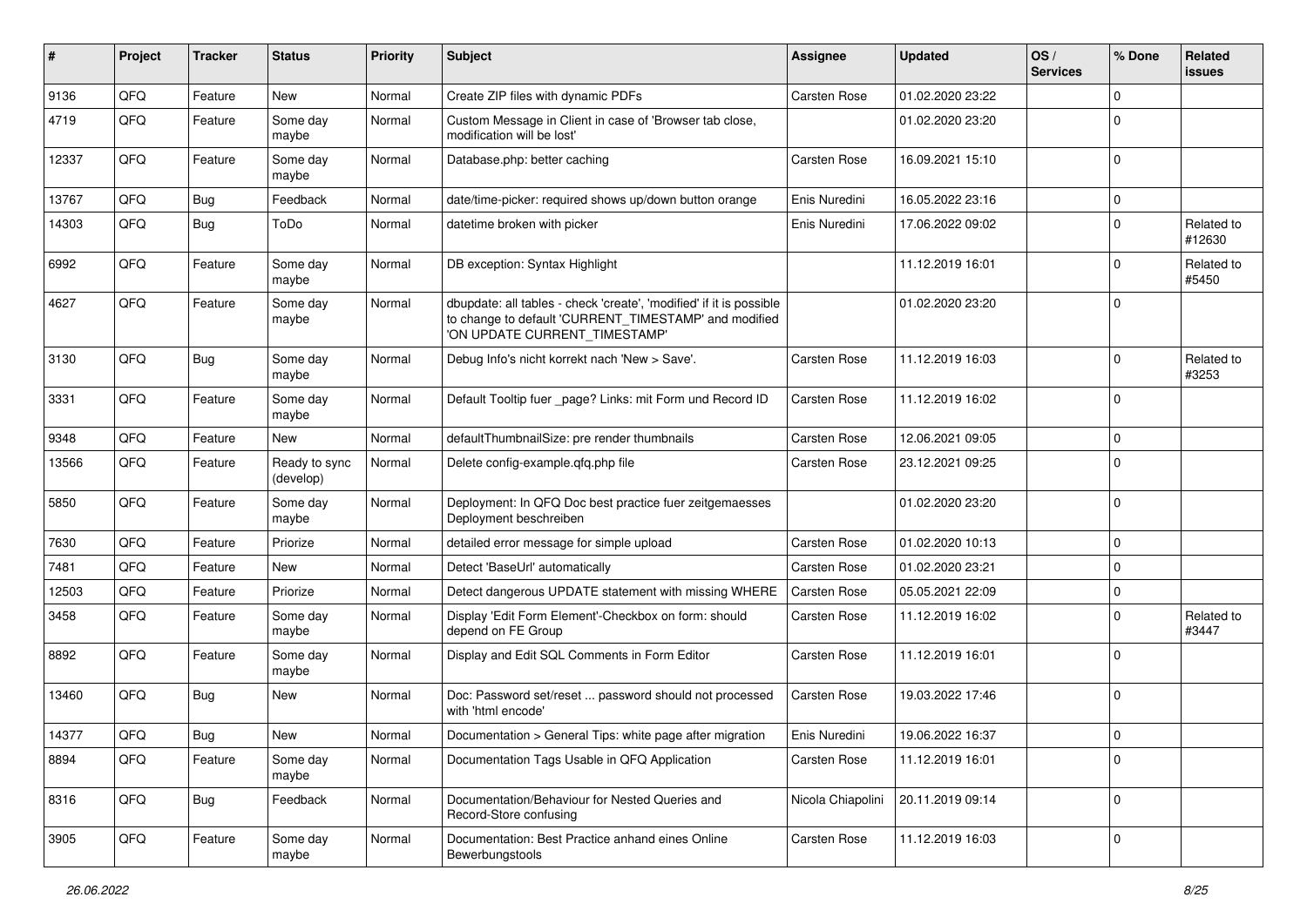| #     | Project | <b>Tracker</b> | <b>Status</b>     | <b>Priority</b> | <b>Subject</b>                                                                                                     | <b>Assignee</b>     | <b>Updated</b>   | OS/<br><b>Services</b> | % Done       | Related<br><b>issues</b> |
|-------|---------|----------------|-------------------|-----------------|--------------------------------------------------------------------------------------------------------------------|---------------------|------------------|------------------------|--------------|--------------------------|
| 12109 | QFQ     | Feature        | <b>New</b>        | Normal          | Donwload Link: Plain, SIP, Persistent Link, Peristent SIP -<br>new notation                                        | <b>Carsten Rose</b> | 03.05.2021 20:45 |                        | <sup>0</sup> | Related to<br>#12085     |
| 4293  | QFQ     | <b>Bug</b>     | Some day<br>maybe | Normal          | Download broken if token 'd:' is missing - but no error<br>message                                                 | Carsten Rose        | 11.12.2019 16:03 |                        | $\Omega$     | Related to<br>#7514      |
| 10996 | QFQ     | Feature        | New               | Normal          | Download video via sip: no seek                                                                                    | Carsten Rose        | 12.08.2020 14:18 |                        | 0            |                          |
| 6292  | QFQ     | Feature        | New               | Normal          | Download: File speichern mit Hash aber original Filename in<br>der Datenbank vermerken fuer Downloads              | Carsten Rose        | 01.02.2020 23:21 |                        | $\Omega$     |                          |
| 7100  | QFQ     | Feature        | Some day<br>maybe | Normal          | Download: log access, max downloads, time limit                                                                    |                     | 01.02.2020 23:19 |                        | $\Omega$     |                          |
| 7217  | QFQ     | Feature        | Priorize          | Normal          | Download: notice User if `_sip=?` is missing                                                                       | Carsten Rose        | 01.02.2020 10:13 |                        | 0            |                          |
| 5562  | QFQ     | Feature        | Priorize          | Normal          | Drag'n'Drop fuer Uploads                                                                                           | Benjamin Baer       | 21.03.2022 09:52 |                        | $\Omega$     | Related to<br>#9706      |
| 12603 | QFQ     | Feature        | <b>New</b>        | Normal          | Dropdown (Select), Radio, checkbox:<br>itemListAlways={{!SELECT key, value}}                                       | Carsten Rose        | 19.03.2022 17:47 |                        | 0            |                          |
| 10119 | QFQ     | Feature        | <b>New</b>        | Normal          | Dropdown (selectlist) & Type Ahead: format and catagorize<br>list                                                  | Carsten Rose        | 07.05.2020 09:36 |                        | $\Omega$     |                          |
| 2995  | QFQ     | Feature        | Some day<br>maybe | Normal          | Dropdown JQuery Plugin: 'chosen' - Moeglichkeit um Select<br>Listen mehr Funktion zu geben. Kein Bootstrap noetig. | Carsten Rose        | 11.12.2019 16:03 |                        | $\Omega$     |                          |
| 9975  | QFQ     | <b>Bug</b>     | Priorize          | Normal          | Dropdown Menu: 'r:3' broken                                                                                        | Carsten Rose        | 01.02.2020 10:13 |                        | 0            |                          |
| 4869  | QFQ     | Feature        | Some day<br>maybe | Normal          | Dynamic Update (show, hide, readonly?, required?) for<br><b>Template Group Elements</b>                            | Carsten Rose        | 01.02.2020 23:19 |                        | 0            | Related to<br>#4865      |
| 4583  | QFQ     | Bug            | Some day<br>maybe | Normal          | Dynamic Update bei TypeAhead Feldern                                                                               | Carsten Rose        | 01.02.2020 23:19 |                        | $\Omega$     |                          |
| 2665  | QFQ     | <b>Bug</b>     | Priorize          | Normal          | Dynamic Update funktioniert nicht, wenn beim<br>entsprechenden FormElement eine size angegeben ist.                | Benjamin Baer       | 03.01.2022 08:12 |                        | 30           |                          |
| 3216  | QFQ     | Feature        | Some day<br>maybe | Normal          | dynamic update für checkbox label2                                                                                 | Carsten Rose        | 11.12.2019 16:03 |                        | 0            | Related to<br>#2081      |
| 11504 | QFQ     | Feature        | New               | Normal          | Dynamic Update: Button text update for 'Save',' Close' &<br>'Delete'                                               | Carsten Rose        | 12.11.2020 23:44 |                        | $\Omega$     |                          |
| 3811  | QFQ     | <b>Bug</b>     | Some day<br>maybe | Normal          | Dynamic Update: extraButtonInfo - Text aktualisieren                                                               | Carsten Rose        | 11.12.2019 16:03 |                        | <sup>0</sup> | Related to<br>#11517     |
| 6224  | QFQ     | Feature        | Priorize          | Normal          | Dynamic update: fade in/out fields                                                                                 | Benjamin Baer       | 21.03.2022 09:50 |                        | 0            |                          |
| 8106  | QFQ     | <b>Bug</b>     | Some day<br>maybe | Normal          | Dynamic Update: Feld kann nicht auf empty zurückgesetzt<br>werden                                                  | Carsten Rose        | 11.12.2019 16:01 |                        | 0            |                          |
| 4082  | QFQ     | Feature        | New               | Normal          | Dynamic Update: modeSql - useful default                                                                           | Carsten Rose        | 01.02.2020 23:22 |                        | 0            |                          |
| 3682  | QFQ     | <b>Bug</b>     | Some day<br>maybe | Normal          | Dynamic update: Radio buttons                                                                                      | Carsten Rose        | 11.12.2019 16:02 |                        | 0            |                          |
| 7002  | QFQ     | Bug            | New               | Normal          | Dynamic Update: row does not disappear / appear                                                                    | Carsten Rose        | 01.02.2020 23:22 |                        | 0            |                          |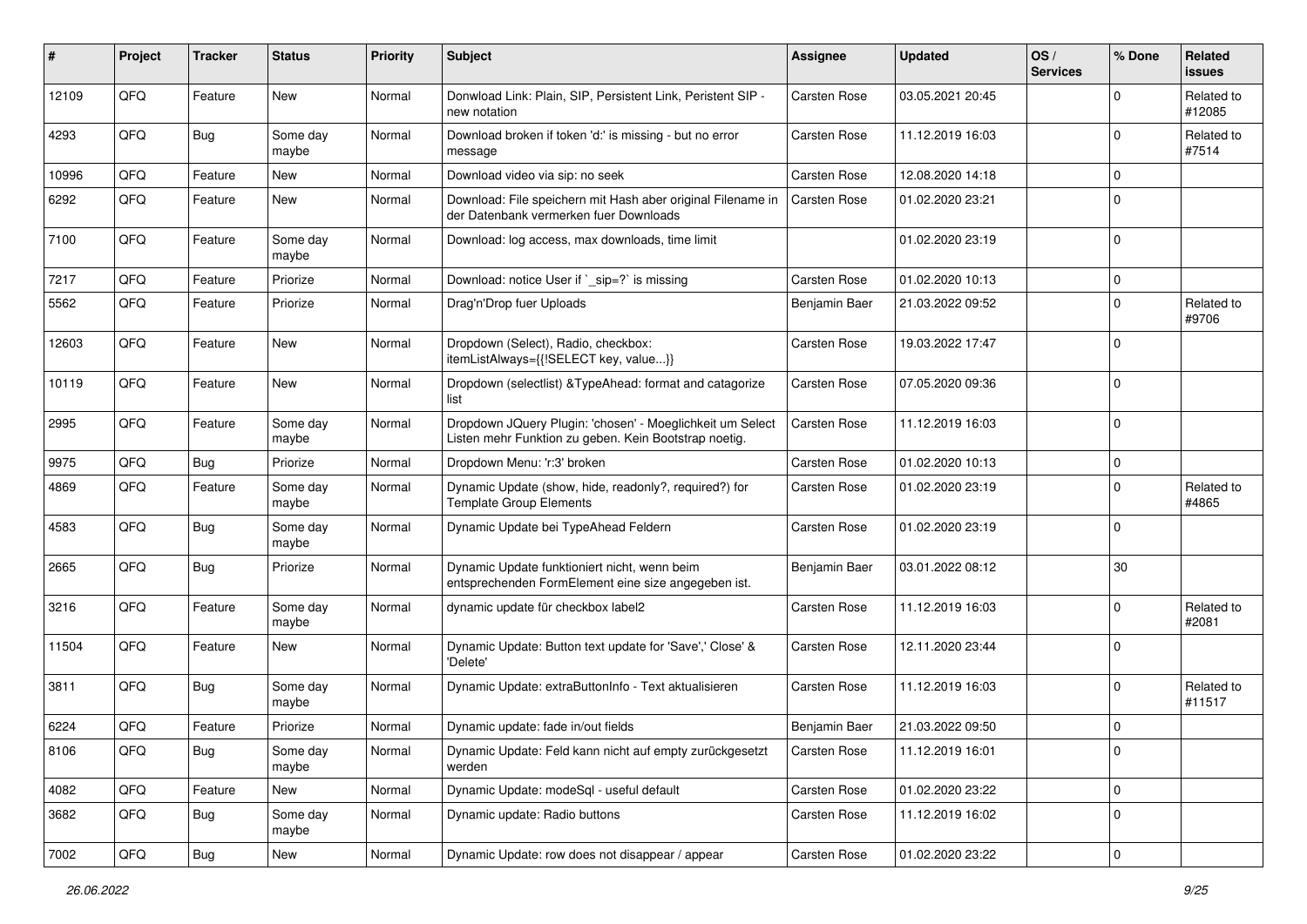| ∦     | Project | <b>Tracker</b> | <b>Status</b>     | <b>Priority</b> | <b>Subject</b>                                                                                                          | Assignee            | <b>Updated</b>   | OS/<br><b>Services</b> | % Done         | Related<br><b>issues</b>                         |
|-------|---------|----------------|-------------------|-----------------|-------------------------------------------------------------------------------------------------------------------------|---------------------|------------------|------------------------|----------------|--------------------------------------------------|
| 6083  | QFQ     | Feature        | Some day<br>maybe | Normal          | Dynamic Update: Value Check via SQL                                                                                     |                     | 11.12.2019 16:02 |                        | $\Omega$       |                                                  |
| 7109  | QFQ     | Feature        | <b>New</b>        | Normal          | Dynamic Updates: row/element hide                                                                                       | <b>Carsten Rose</b> | 01.02.2020 23:22 |                        | $\mathbf 0$    | Has<br>duplicate<br>#4081                        |
| 11460 | QFQ     | Feature        | <b>New</b>        | Normal          | Easier creation of changelog: gitchangelog                                                                              | Carsten Rose        | 12.06.2021 10:20 |                        | $\overline{0}$ | Related to<br>#13467                             |
| 5893  | QFQ     | Feature        | Some day<br>maybe | Normal          | Edit on double-click                                                                                                    |                     | 01.02.2020 23:19 |                        | $\Omega$       | Related to<br>#5894                              |
| 9783  | QFQ     | Bug            | <b>New</b>        | Normal          | Email with special characters                                                                                           | Carsten Rose        | 01.02.2020 23:22 |                        | $\overline{0}$ |                                                  |
| 12989 | QFQ     | Bug            | <b>New</b>        | Normal          | empty string does not trigger dynamic update                                                                            | Enis Nuredini       | 28.05.2022 11:09 |                        | $\Omega$       |                                                  |
| 10759 | QFQ     | Bug            | New               | Normal          | emptyMeansNull - Feld falsch aktualisiert                                                                               |                     | 12.11.2020 23:45 |                        | $\mathbf 0$    |                                                  |
| 3864  | QFQ     | Feature        | <b>New</b>        | Normal          | Encrypt / decrypt field                                                                                                 | Carsten Rose        | 08.03.2021 18:08 |                        | $\mathbf{0}$   |                                                  |
| 5579  | QFQ     | Feature        | Some day<br>maybe | Normal          | Enhance Doc / Presentation: variable type 'link column type'                                                            | Carsten Rose        | 01.02.2020 23:19 |                        | 0              |                                                  |
| 8585  | QFQ     | Feature        | Priorize          | Normal          | Enhance Error message for 'unknown form'                                                                                | Carsten Rose        | 01.02.2020 10:13 |                        | $\Omega$       |                                                  |
| 6250  | QFQ     | Feature        | In Progress       | Normal          | Enhance layout: a) Subrecord, b) Subrecord-Title                                                                        | Carsten Rose        | 01.02.2020 23:22 |                        | $\mathbf{0}$   | Related to<br>#5391                              |
| 13689 | QFQ     | <b>Bug</b>     | <b>New</b>        | Normal          | Enter auf Eingabefeld mit ungültigem Wert führt zu blurry<br>Seite                                                      | Enis Nuredini       | 28.05.2022 10:53 |                        | $\Omega$       | Related to<br>#14245, Has<br>duplicate<br>#11891 |
| 9013  | QFQ     | Bug            | <b>New</b>        | Normal          | Error in Twig template not handled                                                                                      | Carsten Rose        | 20.10.2021 13:43 |                        | $\mathbf 0$    |                                                  |
| 6677  | QFQ     | <b>Bug</b>     | New               | Normal          | Error message FE Action Element: no/wrong FE reference<br>who cause the problem.                                        | Carsten Rose        | 01.02.2020 23:21 |                        | $\Omega$       |                                                  |
| 7547  | QFQ     | <b>Bug</b>     | <b>New</b>        | Normal          | Error Message in afterSave: wrong parameter column<br>reported                                                          | Carsten Rose        | 01.02.2020 23:22 |                        | $\overline{0}$ |                                                  |
| 5132  | QFQ     | Feature        | Some day<br>maybe | Normal          | Error Message sendmail missing attachment: more details                                                                 | Carsten Rose        | 01.02.2020 23:19 |                        | $\overline{0}$ |                                                  |
| 6912  | QFQ     | Bug            | New               | Normal          | error Message Var 'deadline' already set in SIP - in Form<br>with FE.value={{deadline:R:::{{deadlinePeriod:Y}}}}        | Carsten Rose        | 01.02.2020 23:21 |                        | $\Omega$       |                                                  |
| 9127  | QFQ     | Bug            | New               | Normal          | Error Message: change 'roll over' color - text not readable                                                             | Carsten Rose        | 01.02.2020 23:22 |                        | $\mathbf 0$    |                                                  |
| 9128  | QFQ     | Feature        | <b>New</b>        | Normal          | Error Message: not replaced variables- a) replace back to<br>'{{', b) underline                                         | Carsten Rose        | 01.02.2020 23:22 |                        | $\Omega$       | Related to<br>#9129                              |
| 4330  | QFQ     | Feature        | Some day<br>maybe | Normal          | Error Message: report missing {{ / }} in sqlUpdate, sqlInsert,<br>sqlDelete, sqlAfter, sqlBefore in FE action elements. | Carsten Rose        | 01.02.2020 23:20 |                        | $\Omega$       |                                                  |
| 4328  | QFQ     | <b>Bug</b>     | Some day<br>maybe | Normal          | Error Message: Show FE name/number on problems in FE                                                                    | Carsten Rose        | 01.02.2020 23:20 |                        | $\Omega$       |                                                  |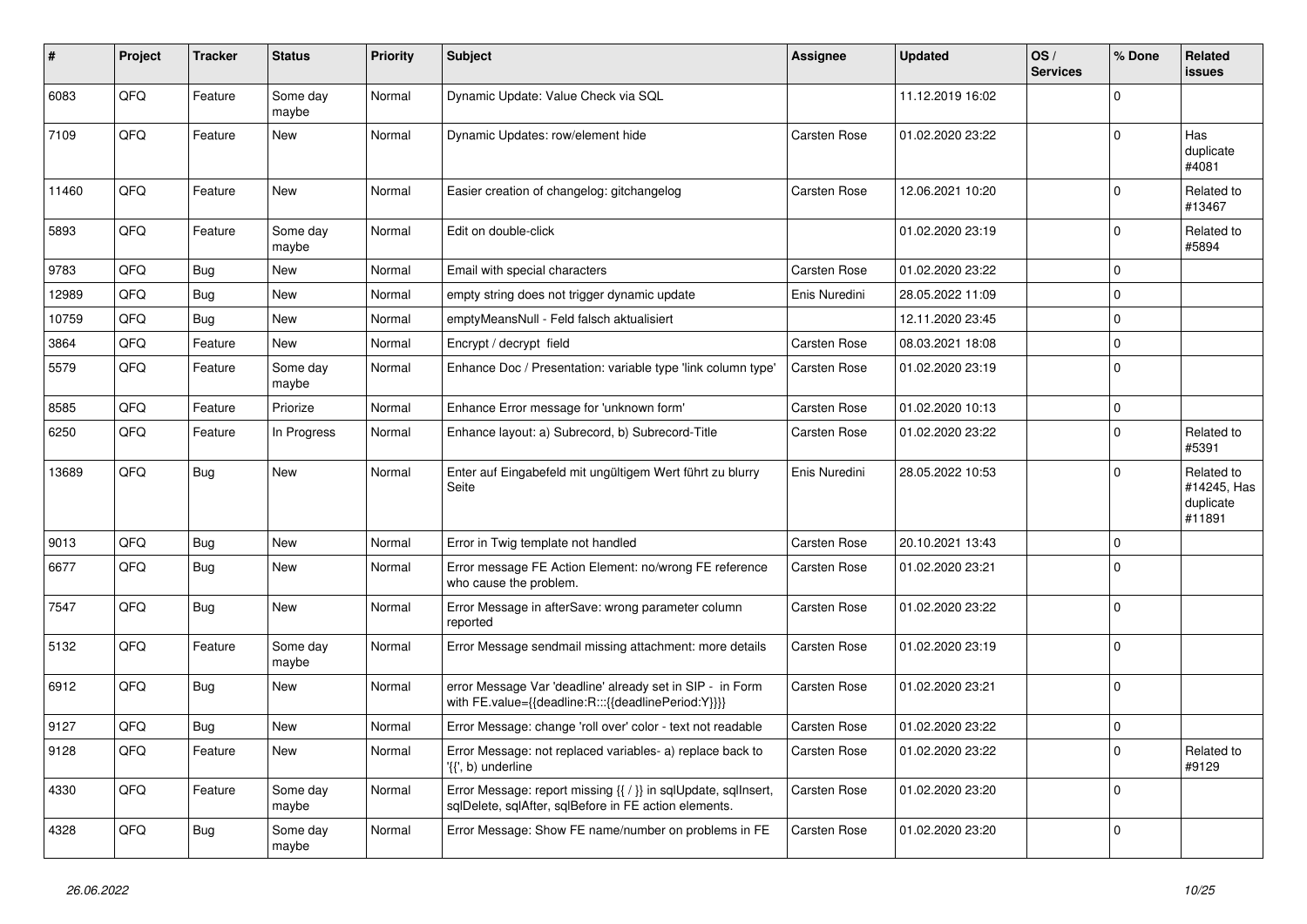| $\vert$ # | Project | <b>Tracker</b> | <b>Status</b>     | <b>Priority</b> | <b>Subject</b>                                                             | <b>Assignee</b> | <b>Updated</b>   | OS/<br><b>Services</b> | % Done         | Related<br><b>issues</b>                                                                                                       |
|-----------|---------|----------------|-------------------|-----------------|----------------------------------------------------------------------------|-----------------|------------------|------------------------|----------------|--------------------------------------------------------------------------------------------------------------------------------|
| 10874     | QFQ     | Feature        | <b>New</b>        | Normal          | Erstellen eines Foreign Keys in der Tabelle "FormElement"                  |                 | 13.07.2020 10:11 |                        | $\overline{0}$ |                                                                                                                                |
| 10324     | QFQ     | <b>Bug</b>     | New               | Normal          | Excel Export mit Template funktioniert nur, wenn Template<br>vor uid kommt |                 | 30.03.2020 11:20 |                        | $\pmb{0}$      | Related to<br>#10257                                                                                                           |
| 10976     | QFQ     | Feature        | <b>New</b>        | Normal          | Excel Export Verbesserungen                                                | Carsten Rose    | 06.08.2020 10:56 |                        | $\overline{0}$ |                                                                                                                                |
| 12024     | QFQ     | Feature        | New               | Normal          | Excel Export: text columns by default decode<br>htmlspeciachar()           | Carsten Rose    | 17.02.2021 23:55 |                        | $\pmb{0}$      | Related to<br>#12022                                                                                                           |
| 6594      | QFQ     | Feature        | <b>New</b>        | Normal          | Excel: on download, check if there is a valid sip                          | Carsten Rose    | 01.02.2020 23:21 |                        | $\pmb{0}$      |                                                                                                                                |
| 3900      | QFQ     | Feature        | Some day<br>maybe | Normal          | Extend documentation of 'Copy / Paste'                                     | Carsten Rose    | 11.12.2019 16:03 |                        | $\pmb{0}$      | Related to<br>#3899                                                                                                            |
| 11217     | QFQ     | Feature        | Some day<br>maybe | Normal          | <b>Extend Script Functionality</b>                                         | Carsten Rose    | 16.09.2021 15:10 |                        | $\overline{0}$ |                                                                                                                                |
| 14185     | QFQ     | Feature        | New               | Normal          | External/Autocron.php - better suitable directory                          | Support: System | 28.05.2022 11:03 |                        | $\overline{0}$ |                                                                                                                                |
| 11517     | QFQ     | Bug            | In Progress       | Normal          | extraButtonInfo Broken for multiple FormElements                           | Carsten Rose    | 12.05.2022 13:12 |                        | $\overline{0}$ | Related to<br>#7890,<br>Related to<br>#3811, Has<br>duplicate<br>#10905, Has<br>duplicate<br>#10553, Has<br>duplicate<br>#6779 |
| 4528      | QFQ     | <b>Bug</b>     | Some day<br>maybe | Normal          | extraButtonLock mit SQLAhead Bug                                           | Carsten Rose    | 01.02.2020 23:19 |                        | $\overline{0}$ |                                                                                                                                |
| 8719      | QFQ     | Feature        | <b>New</b>        | Normal          | extraButtonLock: add support for 0/1                                       | Carsten Rose    | 01.02.2020 23:22 |                        | $\mathbf 0$    |                                                                                                                                |
| 6972      | QFQ     | Feature        | Some day<br>maybe | Normal          | Fabric Clipboard / cross browser tab                                       | Benjamin Baer   | 01.02.2020 23:21 |                        | $\overline{0}$ |                                                                                                                                |
| 5024      | QFQ     | Feature        | Some day<br>maybe | Normal          | Fabric: Generate PDF with edits                                            | Benjamin Baer   | 01.02.2020 23:20 |                        | $\mathbf 0$    | Related to<br>#10704                                                                                                           |
| 6801      | QFQ     | Feature        | Priorize          | Normal          | Fabric: Maximize / FullIscreen                                             | Benjamin Baer   | 21.03.2022 09:56 |                        | $\overline{0}$ |                                                                                                                                |
| 9862      | QFQ     | <b>Bug</b>     | Priorize          | Normal          | Failed writing to sql mail qfq.log should throw an exception               | Carsten Rose    | 01.02.2020 10:13 |                        | $\overline{0}$ |                                                                                                                                |
| 8584      | QFQ     | Feature        | Priorize          | Normal          | FE 'Action' - never assign to Container (except Template<br>Group)         | Carsten Rose    | 01.02.2020 10:13 |                        | $\overline{0}$ |                                                                                                                                |
| 9352      | QFQ     | Feature        | <b>New</b>        | Normal          | FE 'Native' fire slaveld, sqlAfter, sqllns                                 | Carsten Rose    | 01.02.2020 23:22 |                        | $\overline{0}$ |                                                                                                                                |
| 7812      | QFQ     | Feature        | New               | Normal          | FE 'Subrecord' - new option 'subrecordShowFilter',<br>'subrecordPaging'    | Carsten Rose    | 01.02.2020 23:22 |                        | $\pmb{0}$      |                                                                                                                                |
| 3750      | QFQ     | Bug            | Some day<br>maybe | Normal          | FE in a row: if one violates check, all are red                            | Carsten Rose    | 11.12.2019 16:03 |                        | $\overline{0}$ |                                                                                                                                |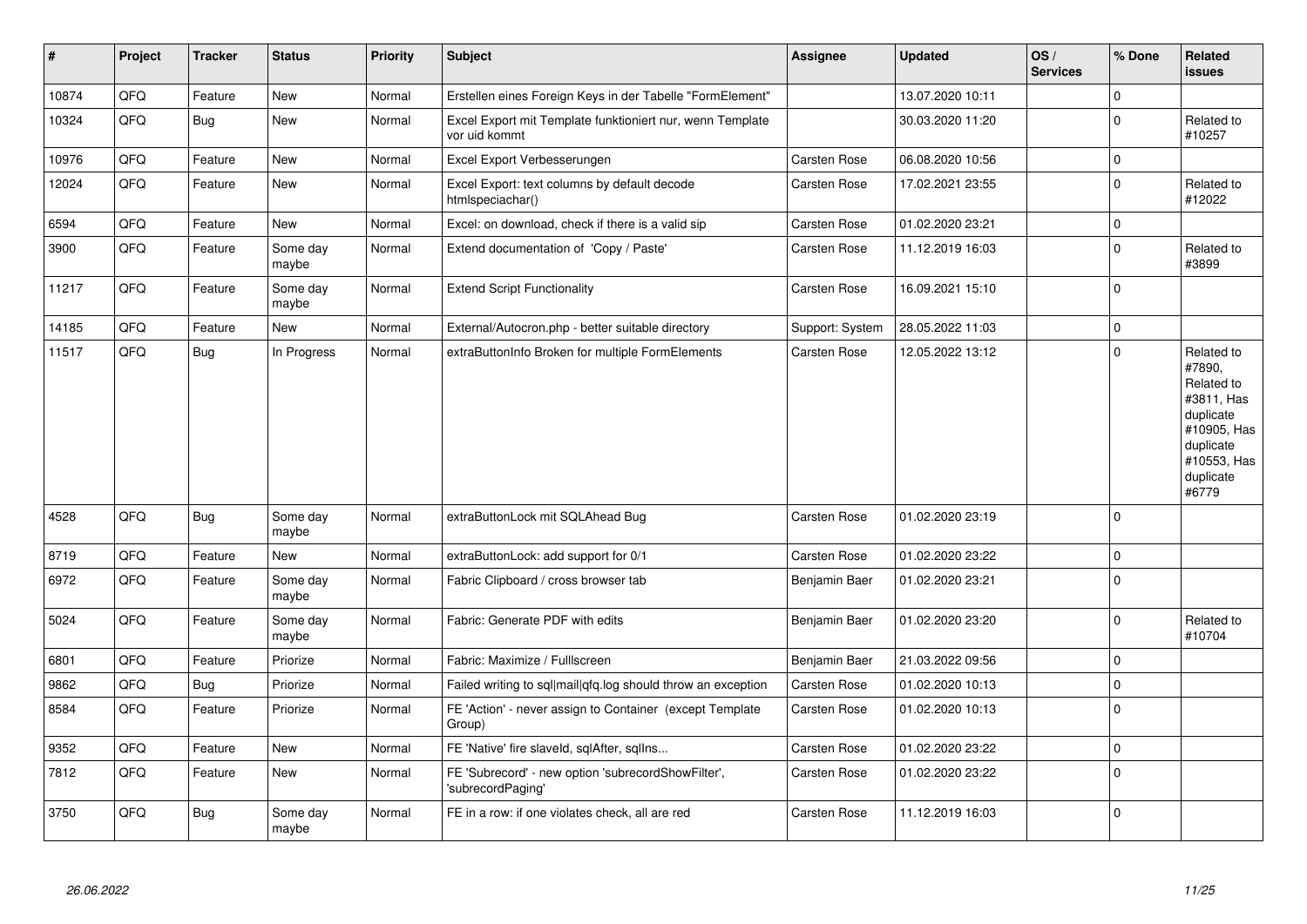| #     | Project    | <b>Tracker</b> | <b>Status</b>     | <b>Priority</b> | <b>Subject</b>                                                                                                       | <b>Assignee</b> | <b>Updated</b>   | OS/<br><b>Services</b> | % Done         | Related<br><b>issues</b>                                              |
|-------|------------|----------------|-------------------|-----------------|----------------------------------------------------------------------------------------------------------------------|-----------------|------------------|------------------------|----------------|-----------------------------------------------------------------------|
| 3415  | QFQ        | Feature        | Some day<br>maybe | Normal          | FE Login Box Templatefile                                                                                            | Benjamin Baer   | 11.12.2019 16:02 |                        | $\Omega$       |                                                                       |
| 12040 | QFQ        | Bug            | <b>New</b>        | Normal          | FE Mode 'hidden' für zwei FEs auf einer Zeile                                                                        | Carsten Rose    | 18.02.2021 10:13 |                        | $\mathbf 0$    |                                                                       |
| 3547  | QFQ        | Bug            | <b>New</b>        | Normal          | FE of type 'note' causes writing of empty fields.                                                                    | Carsten Rose    | 01.02.2020 23:21 |                        | $\mathbf 0$    |                                                                       |
| 4536  | QFQ        | Feature        | Some day<br>maybe | Normal          | FE upload: problem with delete if mutliple uploads an<br>FE.name="                                                   |                 | 01.02.2020 23:20 |                        | $\mathbf 0$    |                                                                       |
| 7656  | QFQ        | Bug            | Priorize          | Normal          | FE with required, 'pattern' and 'extraButtonLock': always<br>complain about missing value                            | Carsten Rose    | 01.02.2020 10:13 |                        | $\mathbf 0$    |                                                                       |
| 8277  | QFQ        | Feature        | Priorize          | Normal          | fe.parameter.default=                                                                                                | Carsten Rose    | 01.02.2020 23:17 |                        | $\mathbf 0$    | Related to<br>#8113                                                   |
| 10013 | QFQ        | Feature        | Some day<br>maybe | Normal          | FE.typ=editor: CodeMirror                                                                                            | Carsten Rose    | 08.06.2022 10:37 |                        | $\mathbf 0$    | Related to<br>#12611,<br>Related to<br>#12490,<br>Related to<br>#7732 |
| 5021  | QFQ        | Bug            | Some day<br>maybe | Normal          | FE.typ=extra - during save displays error 'datum2' already<br>filled in STORE_SIP - the value is stored nevertheless | Carsten Rose    | 01.02.2020 23:19 |                        | $\mathbf 0$    | Related to<br>#3875                                                   |
| 5559  | QFQ        | Bug            | <b>New</b>        | Normal          | FE.type = Upload: 'accept' might contain variables                                                                   | Carsten Rose    | 11.05.2020 21:23 |                        | $\overline{0}$ |                                                                       |
| 8049  | QFQ        | Bug            | <b>New</b>        | Normal          | FE.type=note, column 'value': text moves some pixel to top<br>after save                                             | Carsten Rose    | 01.02.2020 23:22 |                        | $\mathbf 0$    |                                                                       |
| 9317  | QFQ        | Bug            | <b>New</b>        | Normal          | FE.type=note: with dynamic show/hidden an empty label<br>causes trouble                                              | Carsten Rose    | 01.02.2020 23:22 |                        | $\pmb{0}$      |                                                                       |
| 5877  | QFQ        | <b>Bug</b>     | Some day<br>maybe | Normal          | FE.type=note:bsColumn strange behaviour                                                                              |                 | 01.02.2020 23:19 |                        | $\Omega$       |                                                                       |
| 10082 | QFQ        | Bug            | <b>New</b>        | Normal          | FE.type=SELECT - 'sanatize' Class                                                                                    | Carsten Rose    | 07.05.2020 09:36 |                        | $\Omega$       | Related to<br>#10081                                                  |
| 12162 | QFQ        | Feature        | <b>New</b>        | Normal          | FE.type=sendmail: personalized mailing (several mails) via<br>template                                               | Carsten Rose    | 03.05.2021 20:45 |                        | $\mathbf 0$    |                                                                       |
| 8037  | QFQ        | Bug            | Priorize          | Normal          | FE.type=upload (advanced mode): {{slaveId:V}} missing<br>during dynamic update                                       | Carsten Rose    | 01.02.2020 10:13 |                        | $\mathbf 0$    |                                                                       |
| 9533  | QFQ        | Bug            | <b>New</b>        | Normal          | FE.type=upload: Check in 'beforeSave' if upload is given                                                             | Carsten Rose    | 01.02.2020 23:22 |                        | $\mathbf 0$    | Related to<br>#11523                                                  |
| 4444  | <b>OFO</b> | Feature        | Some day<br>maybe | Normal          | FE.type=upload: detect mime type                                                                                     |                 | 11.12.2019 16:02 |                        | $\Omega$       | Related to<br>#4303                                                   |
| 7512  | QFQ        | <b>Bug</b>     | <b>New</b>        | Normal          | FE: inputType=number >> 'pattern' is not respected                                                                   | Carsten Rose    | 01.02.2020 23:22 |                        | $\mathbf 0$    |                                                                       |
| 7920  | QFQ        | Feature        | <b>New</b>        | Normal          | FE: Syntax Highlight, Zeinlenumbruch                                                                                 | Carsten Rose    | 01.02.2020 10:03 |                        | $\mathbf 0$    |                                                                       |
| 10937 | QFQ        | Bug            | <b>New</b>        | Normal          | Fehler mit abhängigen Select- Feldern beim Positionieren                                                             | Carsten Rose    | 12.11.2020 23:45 |                        | $\overline{0}$ |                                                                       |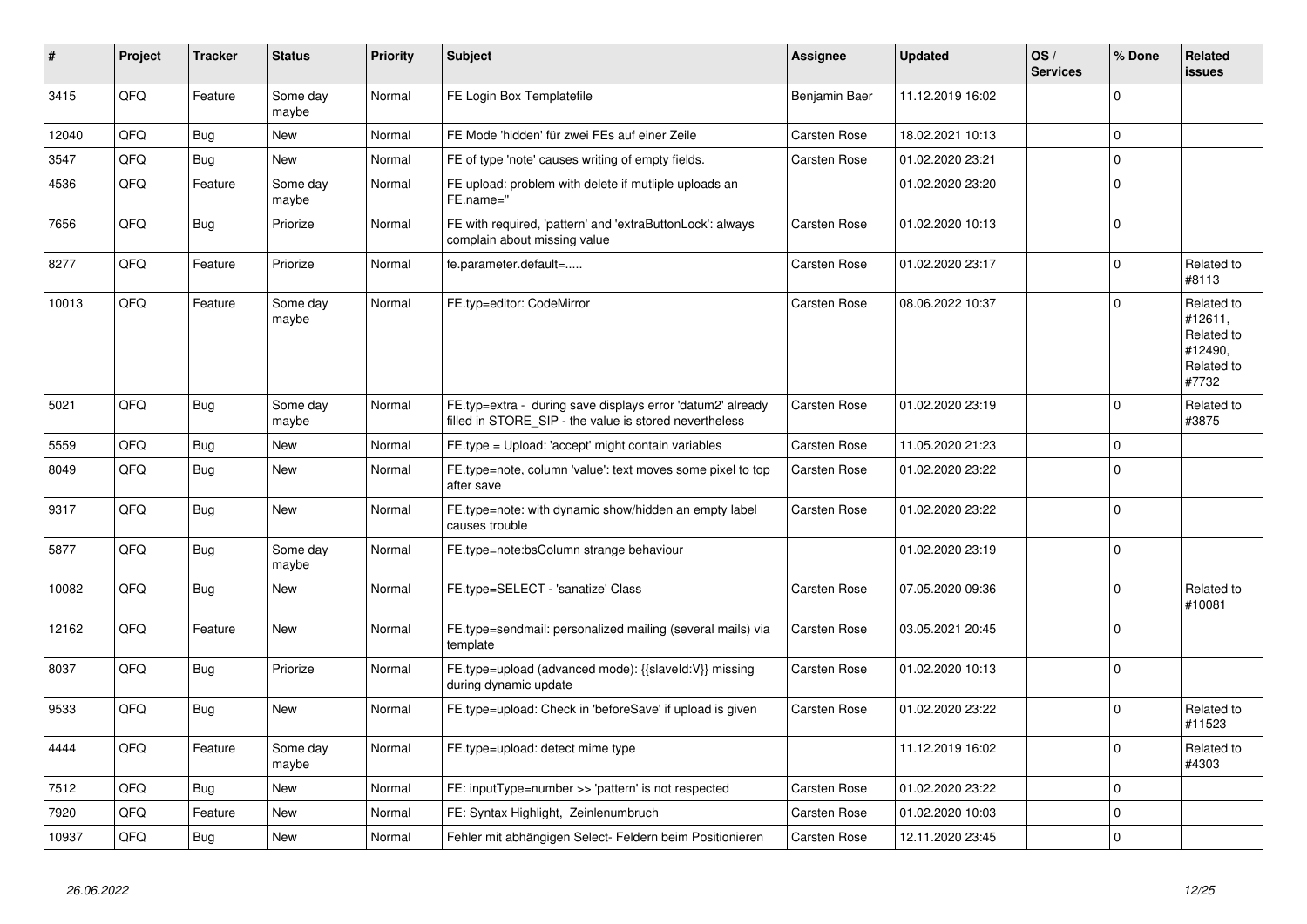| #     | Project | <b>Tracker</b> | <b>Status</b>     | <b>Priority</b> | <b>Subject</b>                                                                                                                                           | <b>Assignee</b> | <b>Updated</b>   | OS/<br><b>Services</b> | % Done         | Related<br>issues                                                           |
|-------|---------|----------------|-------------------|-----------------|----------------------------------------------------------------------------------------------------------------------------------------------------------|-----------------|------------------|------------------------|----------------|-----------------------------------------------------------------------------|
| 4872  | QFQ     | Feature        | Some day<br>maybe | Normal          | Fields of Typo3 page available in STORE_TYPO3                                                                                                            | Carsten Rose    | 01.02.2020 23:19 |                        | $\Omega$       |                                                                             |
| 4413  | QFQ     | Feature        | New               | Normal          | fieldset: show/hidden, modeSql, dynamicUpdate                                                                                                            | Carsten Rose    | 09.02.2022 15:19 |                        | $\mathbf 0$    |                                                                             |
| 10003 | QFQ     | Feature        | Priorize          | Normal          | fieldset: stronger visualize group                                                                                                                       | Benjamin Baer   | 12.02.2020 08:13 |                        | $\mathbf 0$    |                                                                             |
| 6462  | QFQ     | Bug            | New               | Normal          | File Upload: Nutzlose Fehlermeldung wenn Datei zu gross                                                                                                  | Carsten Rose    | 01.02.2020 23:21 |                        | $\mathbf 0$    | Related to<br>#6139                                                         |
| 5923  | QFQ     | Feature        | Some day<br>maybe | Normal          | fillStoreSystemBySqlLate                                                                                                                                 |                 | 01.02.2020 23:19 |                        | $\mathbf 0$    |                                                                             |
| 3880  | QFQ     | Feature        | Some day<br>maybe | Normal          | Form 'Form': anlegen einer Tabelle                                                                                                                       |                 | 14.01.2021 10:12 |                        | 0              |                                                                             |
| 3879  | QFQ     | Feature        | Some day<br>maybe | Normal          | Form 'FormElement': Beim Feld 'name' rechts in der Notiz<br>einen Link einblenden - a) aktuelle Definition anzeigen, b)<br>Spalte in der Tabelle anlegen |                 | 11.12.2019 16:03 |                        | $\overline{0}$ |                                                                             |
| 3878  | QFQ     | Feature        | Some day<br>maybe | Normal          | Form 'FormElement': Spalte 'name' typeAhead mit<br>Spaltennamen der Primarytable.                                                                        |                 | 11.12.2019 16:03 |                        | $\mathbf 0$    |                                                                             |
| 8336  | QFQ     | Feature        | <b>New</b>        | Normal          | Form > modified > Close New: a) Optional disable popup, b)<br>custom text, c) mode on save: close stay                                                   | Carsten Rose    | 01.02.2020 23:22 |                        | $\mathbf 0$    | Related to<br>#8335                                                         |
| 10763 | QFQ     | Feature        | New               | Normal          | form accessed and submitted despite logout?                                                                                                              |                 | 16.06.2020 11:43 |                        | $\Omega$       |                                                                             |
| 11716 | QFQ     | Feature        | New               | Normal          | Form an beliebiger Stelle im Report anzeigen                                                                                                             |                 | 09.12.2020 09:47 |                        | $\mathbf 0$    |                                                                             |
| 12262 | QFQ     | Feature        | ToDo              | Normal          | Form buttons on top: more customable                                                                                                                     | Enis Nuredini   | 17.06.2022 10:44 |                        | $\mathbf 0$    | Related to<br>#13945, Has<br>duplicate<br>#4046, Has<br>duplicate<br>#10080 |
| 9602  | QFQ     | Feature        | <b>New</b>        | Normal          | Form definition as JSON                                                                                                                                  | Carsten Rose    | 01.02.2020 23:21 |                        | $\Omega$       | Related to<br>#9600                                                         |
| 4756  | QFQ     | Bug            | New               | Normal          | Form dirty even nothing changes                                                                                                                          | Carsten Rose    | 11.12.2019 16:16 |                        | $\Omega$       |                                                                             |
| 11322 | QFQ     | Feature        | Some day<br>maybe | Normal          | Form Element JSON - (multiline parameter field)                                                                                                          | Carsten Rose    | 16.09.2021 15:10 |                        | 0              |                                                                             |
| 12315 | QFQ     | Feature        | Some day<br>maybe | Normal          | Form History (Diffs) / Backups                                                                                                                           | Carsten Rose    | 16.09.2021 15:10 |                        | 0              |                                                                             |
| 14322 | QFQ     | Bug            | New               | Normal          | Form Load: by default no scroll (save & close should be<br>visible)                                                                                      | Enis Nuredini   | 15.06.2022 14:12 |                        | $\overline{0}$ | Related to<br>#14321,<br>Related to<br>#6232                                |
| 13572 | QFQ     | Feature        | Feedback          | Normal          | Form Load: misleading error message on trying to load non<br>existent primary record                                                                     | Enis Nuredini   | 16.05.2022 23:16 |                        | 100            |                                                                             |
| 5557  | QFO     | <b>Bug</b>     | Some day<br>maybe | Normal          | Form load: STORE_RECORD filled, but should be empty                                                                                                      | Carsten Rose    | 01.02.2020 23:19 |                        | 0              |                                                                             |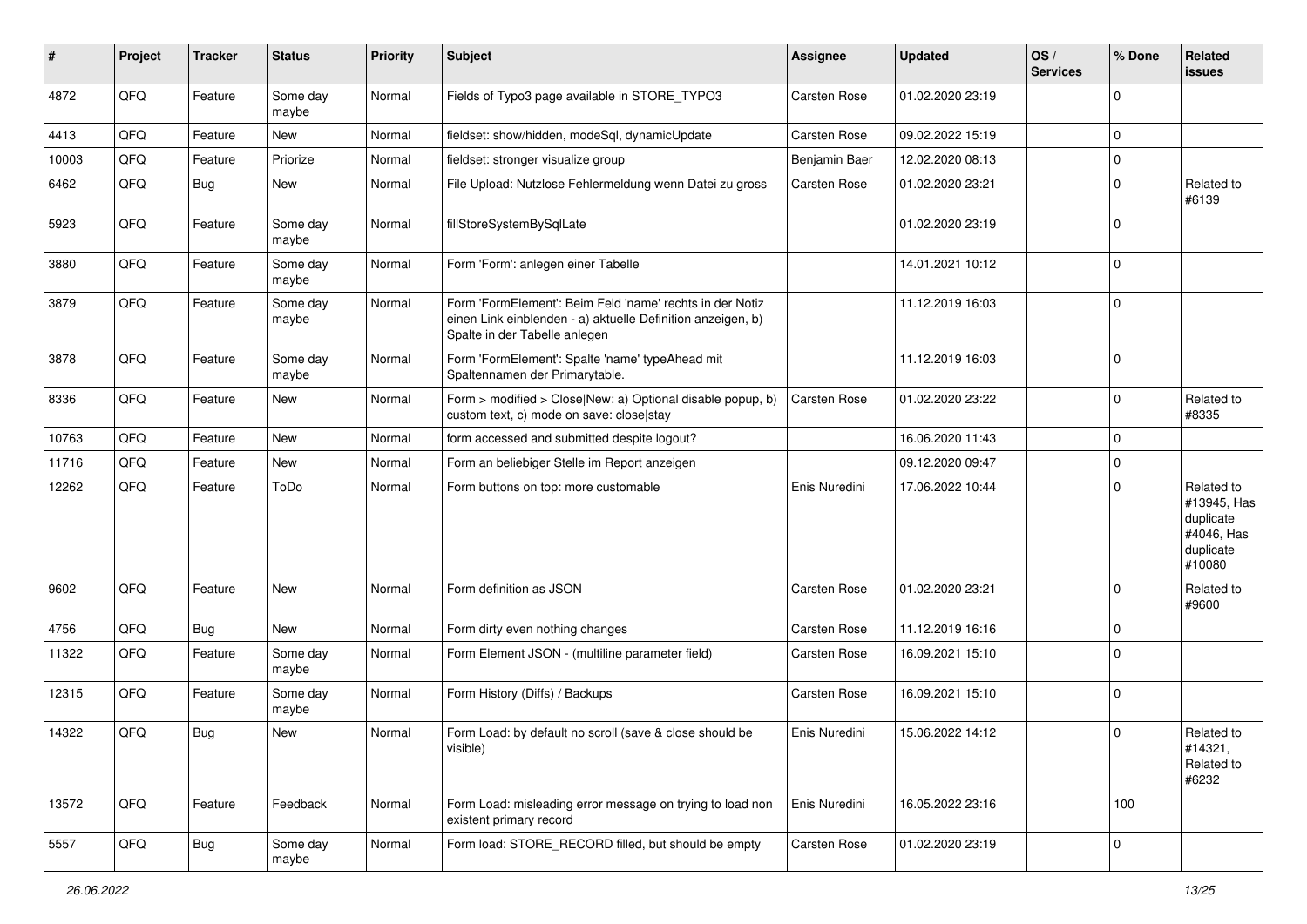| #     | Project | <b>Tracker</b> | <b>Status</b>     | <b>Priority</b> | Subject                                                                                                                                             | <b>Assignee</b> | <b>Updated</b>   | OS/<br><b>Services</b> | % Done         | Related<br>issues    |
|-------|---------|----------------|-------------------|-----------------|-----------------------------------------------------------------------------------------------------------------------------------------------------|-----------------|------------------|------------------------|----------------|----------------------|
| 14245 | QFQ     | Bug            | New               | Normal          | Form Save Btn bleibt disabled wenn Datumsfeld über<br>Datepicker geändert                                                                           | Enis Nuredini   | 27.05.2022 13:45 |                        | $\Omega$       | Related to<br>#13689 |
| 5983  | QFQ     | Feature        | Some day<br>maybe | Normal          | Form Submit (save & update): normalize date/-time FE                                                                                                | Carsten Rose    | 01.02.2020 23:19 |                        | 0              |                      |
| 12581 | QFQ     | Bug            | New               | Normal          | Form.forward=close: Record 'new' in new browser tab ><br>save (& close) >> Form is not reloaded with new created<br>record id and stays in mode=new | Carsten Rose    | 19.03.2022 17:48 |                        | $\overline{0}$ |                      |
| 9668  | QFQ     | Feature        | Priorize          | Normal          | Form.mode: rename 'hidden' to 'hide'                                                                                                                | Carsten Rose    | 05.05.2021 22:14 |                        | $\Omega$       | Related to<br>#6437  |
| 9773  | QFQ     | Bug            | New               | Normal          | form.parameter.formModeGlobal=requiredOff                                                                                                           | Carsten Rose    | 01.02.2020 15:56 |                        | $\mathbf 0$    |                      |
| 3708  | QFQ     | Feature        | Some day<br>maybe | Normal          | Form: input - 'specialchars', 'none'  gewisse tags erlauben,<br>andere verbieten                                                                    | Carsten Rose    | 11.12.2019 16:02 |                        | $\Omega$       | Related to<br>#14320 |
| 6289  | QFQ     | Feature        | New               | Normal          | Form: Log                                                                                                                                           | Carsten Rose    | 01.02.2020 23:21 |                        | $\mathbf 0$    |                      |
| 4443  | QFQ     | Feature        | Some day<br>maybe | Normal          | Form: multiple secondary tables                                                                                                                     |                 | 01.02.2020 23:20 |                        | 0              |                      |
| 12156 | QFQ     | Feature        | New               | Normal          | Form: Optional disable 'leave page'                                                                                                                 |                 | 03.05.2021 20:45 |                        | $\mathbf{0}$   |                      |
| 7278  | QFQ     | Feature        | Some day<br>maybe | Normal          | Form: Wert vordefinieren der immer gesetzt wird                                                                                                     |                 | 02.05.2021 09:27 |                        | $\Omega$       |                      |
| 6998  | QFQ     | Feature        | Priorize          | Normal          | Form: with debug=on show column information as tooltip of<br>column label                                                                           | Carsten Rose    | 01.02.2020 10:13 |                        | $\Omega$       |                      |
| 3877  | QFQ     | Feature        | Some day<br>maybe | Normal          | FormEditor: die Felder die aktuell nicht gebraucht werden<br>nur auf readonly/disabled setzen (nicht ausblenden > das<br>irritiert.                 | Carsten Rose    | 11.12.2019 16:03 |                        | 0              |                      |
| 9537  | QFQ     | Feature        | <b>New</b>        | Normal          | FormEditor: Edit fieldset in FrontEnd                                                                                                               | Carsten Rose    | 01.02.2020 23:22 |                        | $\mathbf 0$    |                      |
| 3350  | QFQ     | Feature        | Some day<br>maybe | Normal          | FormEditor: Hilfetext hinter 'checktype'                                                                                                            | Carsten Rose    | 11.12.2019 16:02 |                        | 0              |                      |
| 14290 | QFQ     | Feature        | Priorize          | Normal          | FormEditor: Show Table Definition                                                                                                                   | Carsten Rose    | 19.06.2022 16:37 |                        | $\mathbf 0$    |                      |
| 7290  | QFQ     | Feature        | Priorize          | Normal          | FormEditor: title as textarea if LEN(title)>60                                                                                                      | Carsten Rose    | 01.02.2020 10:13 |                        | $\Omega$       | Blocked by<br>#7682  |
| 14395 | QFQ     | Support        | New               | Normal          | FormEditor: Virtual table columns                                                                                                                   | Enis Nuredini   | 21.06.2022 16:09 |                        | $\Omega$       |                      |
| 4008  | QFQ     | Bug            | Some day<br>maybe | Normal          | FormElemen.type=sendmail: wrong 'TO' if 'real<br>name <rea@mail.to>' is used</rea@mail.to>                                                          | Carsten Rose    | 11.12.2019 16:03 |                        | 0              |                      |
| 8034  | QFG     | Feature        | Priorize          | Normal          | FormElement 'data': 22.22.2222 should not be accepted                                                                                               | Carsten Rose    | 01.02.2020 10:13 |                        | $\overline{0}$ |                      |
| 7890  | QFQ     | Bug            | New               | Normal          | FormElement 'required': extraButtonInfo not aligned                                                                                                 | Carsten Rose    | 11.06.2021 21:17 |                        | $\Omega$       | Related to<br>#11517 |
| 10322 | QFQ     | Bug            | New               | Normal          | FormElement / Radio: missing column 'enum' >> FE not<br>reported                                                                                    | Carsten Rose    | 07.05.2020 09:37 |                        | 0              |                      |
| 6602  | QFG     | Feature        | New               | Normal          | Formlet: in Report auf Mausklick ein mini-form oeffnen                                                                                              | Carsten Rose    | 11.12.2019 16:16 |                        | $\overline{0}$ |                      |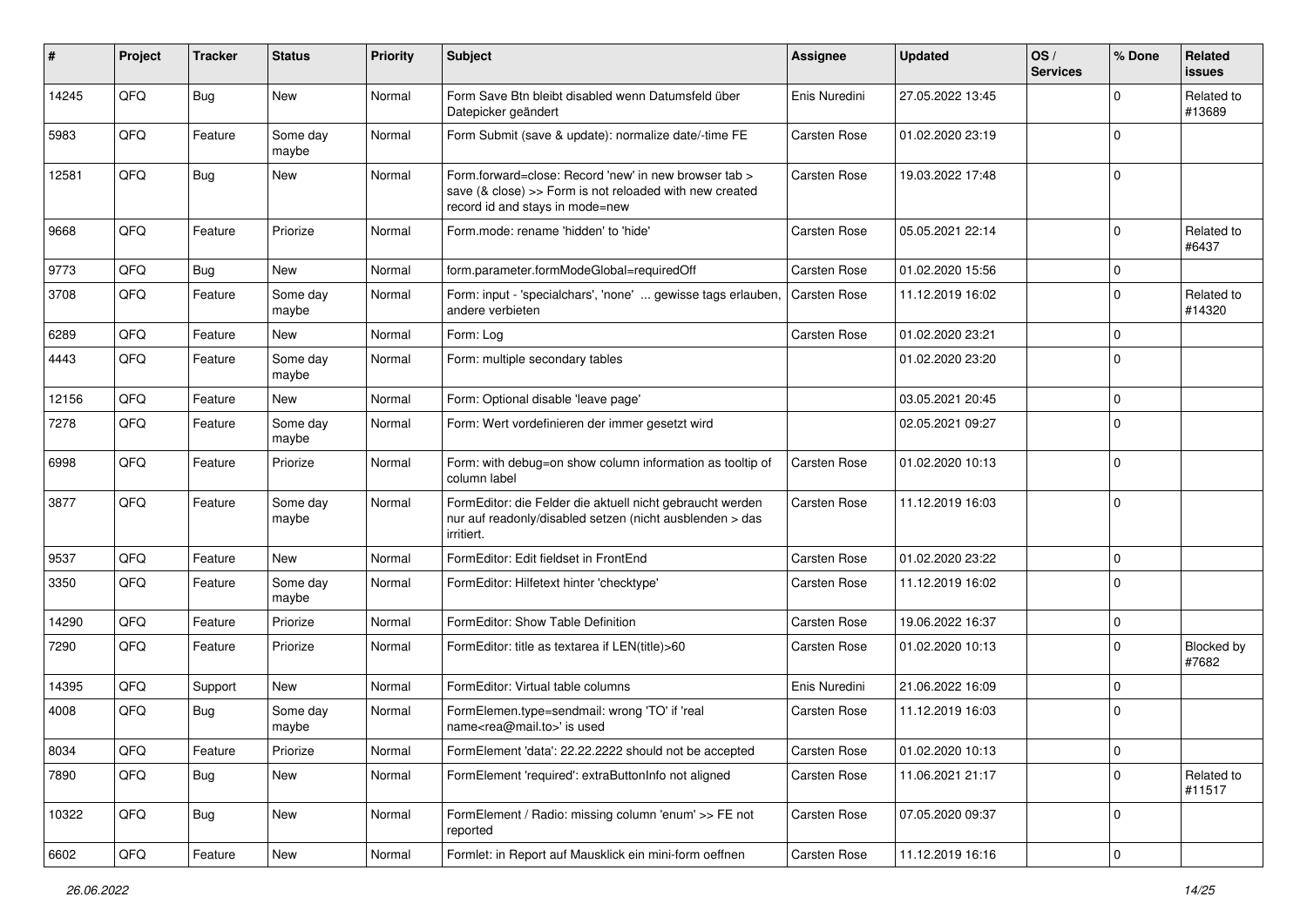| ∦     | Project | <b>Tracker</b> | <b>Status</b>     | <b>Priority</b> | Subject                                                                                                  | <b>Assignee</b>     | <b>Updated</b>   | OS/<br><b>Services</b> | % Done         | Related<br><b>issues</b>                                                |
|-------|---------|----------------|-------------------|-----------------|----------------------------------------------------------------------------------------------------------|---------------------|------------------|------------------------|----------------|-------------------------------------------------------------------------|
| 6609  | QFQ     | Feature        | <b>New</b>        | Normal          | Formlet: JSON API erweitern                                                                              | Carsten Rose        | 01.02.2020 23:21 |                        | 50             |                                                                         |
| 9898  | QFQ     | Bug            | Feedback          | Normal          | Formular trotz Timeout gespeichert                                                                       | Benjamin Baer       | 01.02.2020 15:56 |                        | $\Omega$       |                                                                         |
| 6515  | QFQ     | Feature        | Some day<br>maybe | Normal          | Formular: Felder dynamisch ein/ausblenden                                                                |                     | 11.12.2019 16:02 |                        | $\overline{0}$ |                                                                         |
| 9900  | QFQ     | Feature        | Priorize          | Normal          | Generic API Call: tt-content record >> JSON                                                              | Carsten Rose        | 01.02.2020 10:13 |                        | $\mathbf 0$    |                                                                         |
| 10095 | QFQ     | Feature        | Some day<br>maybe | Normal          | Generic Gitlab Integration into QFQ                                                                      | Carsten Rose        | 16.09.2021 15:10 |                        | 0              |                                                                         |
| 14283 | QFQ     | Bug            | Priorize          | Normal          | HEIC / HEIF convert doesn't trigger                                                                      | Carsten Rose        | 19.06.2022 16:37 |                        | 0              |                                                                         |
| 9126  | QFQ     | <b>Bug</b>     | Some day<br>maybe | Normal          | hidden Form elements are present in page source                                                          |                     | 02.01.2021 18:41 |                        | $\Omega$       |                                                                         |
| 11702 | QFQ     | Feature        | <b>New</b>        | Normal          | HTML Special Char makes no sense for 'allbut' if '&' is<br>forbidden                                     | <b>Carsten Rose</b> | 07.12.2021 16:35 |                        | $\Omega$       | Related to<br>#5112,<br>Related to<br>#14320                            |
| 11347 | QFQ     | <b>Bug</b>     | Feedback          | Normal          | If Bedingungen funktionieren nicht korrekt                                                               | Christoph Fuchs     | 21.03.2021 20:37 |                        | $\overline{0}$ |                                                                         |
| 12480 | QFQ     | Feature        | <b>New</b>        | Normal          | If QFQ upgrade is running, block further request                                                         | <b>Carsten Rose</b> | 03.05.2021 20:45 |                        | $\mathbf 0$    |                                                                         |
| 8217  | QFQ     | Feature        | <b>New</b>        | Normal          | if-elseif-else construct                                                                                 | Carsten Rose        | 16.03.2021 18:41 |                        | $\Omega$       | Related to<br>#10716                                                    |
| 7660  | QFQ     | Feature        | <b>New</b>        | Normal          | IMAP: import mails to DB, move / delete mails                                                            | Carsten Rose        | 01.02.2020 09:52 |                        | $\mathbf{0}$   |                                                                         |
| 7453  | QFQ     | Feature        | Some day<br>maybe | Normal          | import / export forms QFQ                                                                                | Carsten Rose        | 16.09.2021 15:10 |                        | $\overline{0}$ |                                                                         |
| 14091 | QFQ     | Bug            | <b>New</b>        | Normal          | inconsistent template path for twig                                                                      | Carsten Rose        | 19.04.2022 18:36 |                        | $\Omega$       |                                                                         |
| 4659  | QFQ     | <b>Bug</b>     | Some day<br>maybe | Normal          | infoButtonExtra                                                                                          | Carsten Rose        | 01.02.2020 23:20 |                        | 0              |                                                                         |
| 2950  | QFQ     | Feature        | Some day<br>maybe | Normal          | Inhalt QFQ Records als File                                                                              |                     | 11.12.2019 16:03 |                        | 0              |                                                                         |
| 14305 | QFQ     | Bug            | <b>New</b>        | Normal          | Inline Report editing does not create history entries                                                    | Carsten Rose        | 10.06.2022 11:55 |                        | $\mathbf{0}$   |                                                                         |
| 11036 | QFQ     | Feature        | Some day<br>maybe | Normal          | inline report editor permissions                                                                         | Carsten Rose        | 16.09.2021 15:09 |                        | $\Omega$       | Related to<br>#11323                                                    |
| 9834  | QFQ     | Bug            | Priorize          | Normal          | Input elements with tag 'disabled' are missing on<br>form-submit: server option 'processReadOnly' broken | Carsten Rose        | 07.12.2021 16:43 |                        | $\Omega$       | Related to<br>#9691,<br>Related to<br>#5305, Has<br>duplicate<br>#12331 |
| 7965  | QFQ     | Feature        | Priorize          | Normal          | Input type 'text' with visual format - currency                                                          | Benjamin Baer       | 03.01.2022 07:45 |                        | $\overline{0}$ |                                                                         |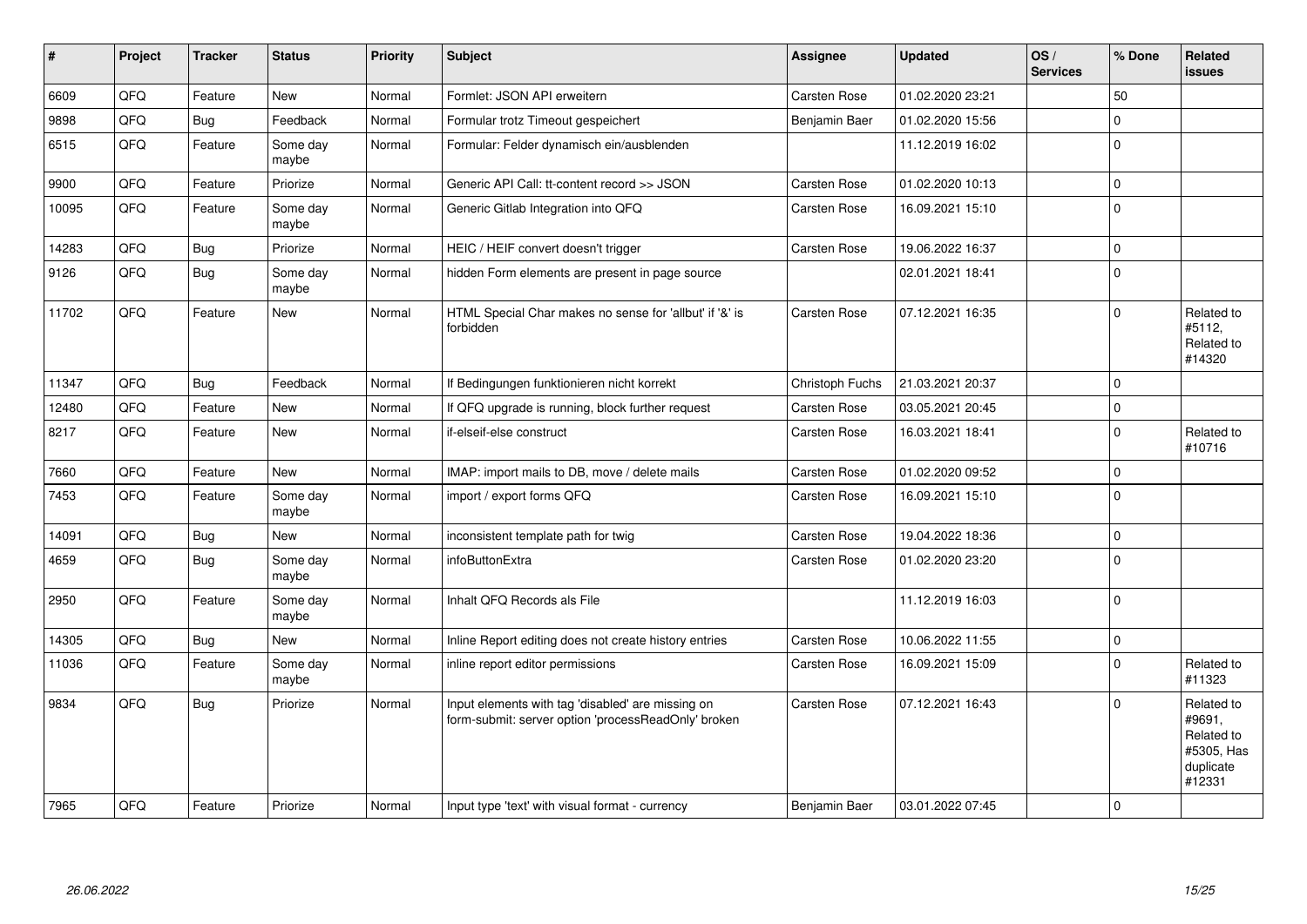| #     | Project | <b>Tracker</b> | <b>Status</b>     | <b>Priority</b> | Subject                                                                                | <b>Assignee</b>     | <b>Updated</b>   | OS/<br><b>Services</b> | % Done       | Related<br><b>issues</b>                                               |
|-------|---------|----------------|-------------------|-----------------|----------------------------------------------------------------------------------------|---------------------|------------------|------------------------|--------------|------------------------------------------------------------------------|
| 12630 | QFQ     | Feature        | In Progress       | Normal          | Input: date[time]: min / max values                                                    | Enis Nuredini       | 20.06.2022 18:31 |                        | $\Omega$     | Related to<br>#10096,<br>Related to<br>#14302,<br>Related to<br>#14303 |
| 7522  | QFQ     | Feature        | Priorize          | Normal          | Inserting default index.html to folder (Avoid Apache Indexing)                         | <b>Carsten Rose</b> | 01.02.2020 10:13 |                        | $\mathbf 0$  |                                                                        |
| 4259  | QFQ     | Feature        | Some day<br>maybe | Normal          | Instant trigger a cron job                                                             | Carsten Rose        | 11.12.2019 16:03 |                        | $\mathbf 0$  |                                                                        |
| 7732  | QFQ     | Feature        | Some day<br>maybe | Normal          | Javascript: Lazy Loading der add on libs                                               | Benjamin Baer       | 08.06.2022 10:38 |                        | $\Omega$     | Related to<br>#12611.<br>Related to<br>#12490,<br>Related to<br>#10013 |
| 1510  | QFQ     | Feature        | Some day<br>maybe | Normal          | jquery von google laden, falls das nicht geht lokal                                    |                     | 11.12.2019 16:03 |                        | $\mathbf 0$  |                                                                        |
| 1946  | QFQ     | Feature        | Some day<br>maybe | Normal          | Kontrolle ob der ReadOnly Modus bei den<br>Formularelementen korrekt implementiert ist | Carsten Rose        | 11.12.2019 16:03 |                        | $\mathbf{0}$ |                                                                        |
| 10443 | QFQ     | Feature        | In Progress       | Normal          | Konzept_api / _live                                                                    | Carsten Rose        | 07.05.2020 09:39 |                        | $\mathbf 0$  |                                                                        |
| 10593 | QFQ     | Feature        | New               | Normal          | label2: text behind input element                                                      | Carsten Rose        | 16.05.2020 10:57 |                        | $\mathbf 0$  |                                                                        |
| 14371 | QFQ     | Feature        | Priorize          | Normal          | <b>LDAP via REPORT</b>                                                                 | Carsten Rose        | 19.06.2022 16:37 |                        | $\mathbf 0$  |                                                                        |
| 3457  | QFQ     | Feature        | Some day<br>maybe | Normal          | LDAP: concat multi values to one single entry                                          | Carsten Rose        | 11.12.2019 16:02 |                        | $\mathbf 0$  |                                                                        |
| 6566  | QFQ     | Bug            | Priorize          | Normal          | Link Function 'delete': provided parameter missing on page<br>reload                   | Benjamin Baer       | 03.01.2022 08:08 |                        | $\mathbf 0$  |                                                                        |
| 10569 | QFQ     | Feature        | Priorize          | Normal          | link _blank more safe                                                                  | Enis Nuredini       | 25.03.2022 12:44 |                        | $\mathbf 0$  |                                                                        |
| 3617  | QFQ     | Feature        | Some day<br>maybe | Normal          | Load javascripts at bottom                                                             |                     | 11.12.2019 16:02 |                        | $\Omega$     |                                                                        |
| 8702  | QFQ     | Feature        | <b>New</b>        | Normal          | Load Record which is locked: missing user info                                         | Carsten Rose        | 11.12.2019 16:16 |                        | $\mathbf 0$  | Related to<br>#9789                                                    |
| 12490 | QFQ     | Feature        | <b>New</b>        | Normal          | Loading Plugins in QFQ - see what tinymce does. (lazy<br>loading)                      | Benjamin Baer       | 08.06.2022 10:37 |                        | $\Omega$     | Related to<br>#12611,<br>Related to<br>#10013,<br>Related to<br>#7732  |
| 4433  | QFQ     | Feature        | Some day<br>maybe | Normal          | Log when SIP will be destroyed by QFQ for any (security)<br>reason                     |                     | 01.02.2020 23:20 |                        | $\Omega$     | Related to<br>#4432,<br>Related to<br>#5458                            |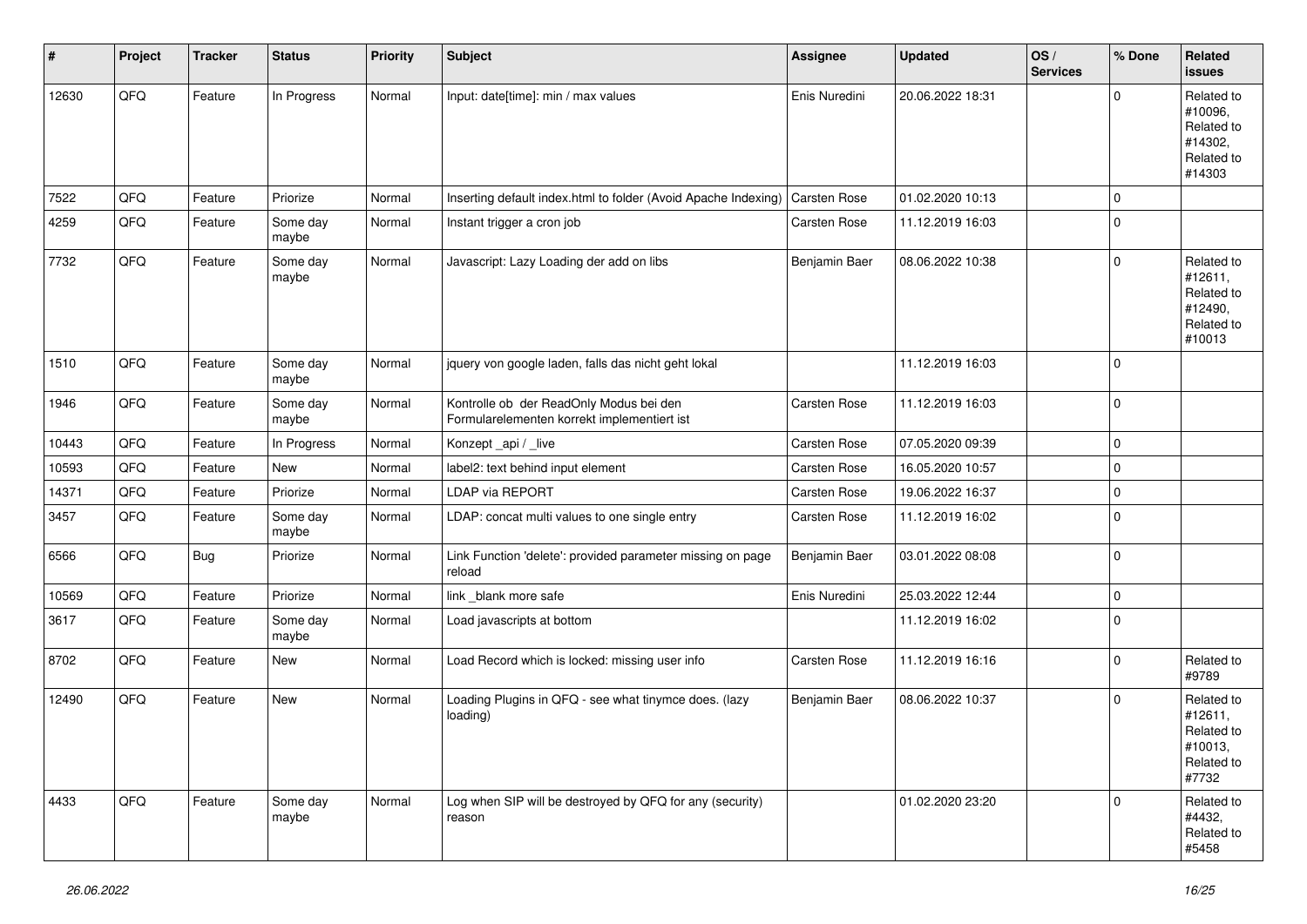| #     | Project | <b>Tracker</b> | <b>Status</b>     | <b>Priority</b> | <b>Subject</b>                                                                                         | <b>Assignee</b> | <b>Updated</b>   | OS/<br><b>Services</b> | % Done      | Related<br><b>issues</b>                    |
|-------|---------|----------------|-------------------|-----------------|--------------------------------------------------------------------------------------------------------|-----------------|------------------|------------------------|-------------|---------------------------------------------|
| 4439  | QFQ     | Feature        | Some day<br>maybe | Normal          | Log: report all actions fired by an FE Element, incl. the<br>original directive (slaveld, sqllnsert, ) |                 | 01.02.2020 23:20 |                        | $\mathbf 0$ | Related to<br>#4432.<br>Related to<br>#5458 |
| 9777  | QFQ     | Feature        | New               | Normal          | Logging QFQ Variables                                                                                  | Carsten Rose    | 16.12.2019 17:17 |                        | $\mathbf 0$ |                                             |
| 2361  | QFQ     | Feature        | New               | Normal          | Logging wer/wann/wo welches Formular aufgerufen hat                                                    | Carsten Rose    | 11.12.2019 16:15 |                        | $\mathbf 0$ | Related to<br>#4432.<br>Related to<br>#7480 |
| 5852  | QFQ     | Feature        | Some day<br>maybe | Normal          | Logging: mail.log / sql.log - im FE anzeigen und via AJAX<br>aktualisieren                             | Carsten Rose    | 01.02.2020 23:19 |                        | $\mathbf 0$ | Related to<br>#5885                         |
| 3504  | QFQ     | Feature        | New               | Normal          | Logging: welche Action FEs werden wann wie ausgefuehrt                                                 | Carsten Rose    | 01.02.2020 23:21 |                        | $\mathbf 0$ | Related to<br>#5458.<br>Related to<br>#4092 |
| 4974  | QFQ     | Feature        | Some day<br>maybe | Normal          | Long polling - inform all listening clients of changes                                                 |                 | 11.12.2019 16:02 |                        | $\mathbf 0$ |                                             |
| 5455  | QFQ     | Feature        | Some day<br>maybe | Normal          | Mail Redirects grld abhaengig                                                                          |                 | 01.02.2020 23:20 |                        | $\mathbf 0$ |                                             |
| 2084  | QFQ     | Feature        | Some day<br>maybe | Normal          | Mailto mit encryption: Subrecord                                                                       | Carsten Rose    | 11.12.2019 16:03 |                        | $\mathbf 0$ | Related to<br>#2082                         |
| 11747 | QFQ     | Feature        | New               | Normal          | Maintenance Page with Redirect                                                                         | Carsten Rose    | 03.05.2021 20:47 |                        | $\mathbf 0$ | Related to<br>#11741                        |
| 9208  | QFQ     | Feature        | New               | Normal          | Manage 'recent' records                                                                                | Carsten Rose    | 01.02.2020 23:22 |                        | $\mathbf 0$ |                                             |
| 10014 | QFQ     | Feature        | New               | Normal          | Manual.rst: describe behaviour and process order of<br>fillStoreVar, slaveId, sqlBefore,               | Carsten Rose    | 01.02.2020 22:31 |                        | $\Omega$    |                                             |
| 4440  | QFQ     | Feature        | Some day<br>maybe | Normal          | Manual.rst: explain how to. expand PHP Session to 4h                                                   |                 | 11.12.2019 16:02 |                        | $\pmb{0}$   |                                             |
| 7104  | QFQ     | Feature        | Some day<br>maybe | Normal          | Manual: hint about escaping if '\r' appears in mail body                                               |                 | 11.12.2019 16:01 |                        | $\mathbf 0$ |                                             |
| 12039 | QFQ     | Feature        | New               | Normal          | Missing htmlSpecialChar() in pre processing on form submit                                             |                 | 18.02.2021 00:09 |                        | $\mathbf 0$ | Related to<br>#14320                        |
| 4027  | QFQ     | Feature        | Some day<br>maybe | Normal          | Missing: orange 'check' / 'bullet'                                                                     |                 | 11.12.2019 16:03 |                        | $\mathbf 0$ |                                             |
| 11523 | QFQ     | Feature        | New               | Normal          | Mit dynamic Update erkennen, ob Upload gemacht wurde                                                   | Carsten Rose    | 13.11.2020 15:07 |                        | $\pmb{0}$   | Related to<br>#9533                         |
| 4626  | QFQ     | Feature        | Some day<br>maybe | Normal          | Mobile View: 'classBody=qfq-form-right' makes no sense                                                 |                 | 01.02.2020 23:20 |                        | $\mathbf 0$ |                                             |
| 3646  | QFQ     | Feature        | Some day<br>maybe | Normal          | Moeglichkeit HTML Tags in Reports auszugeben (zu<br>enkodieren: htmlspecialchars)                      |                 | 11.12.2019 16:02 |                        | $\mathbf 0$ | Related to<br>#14320                        |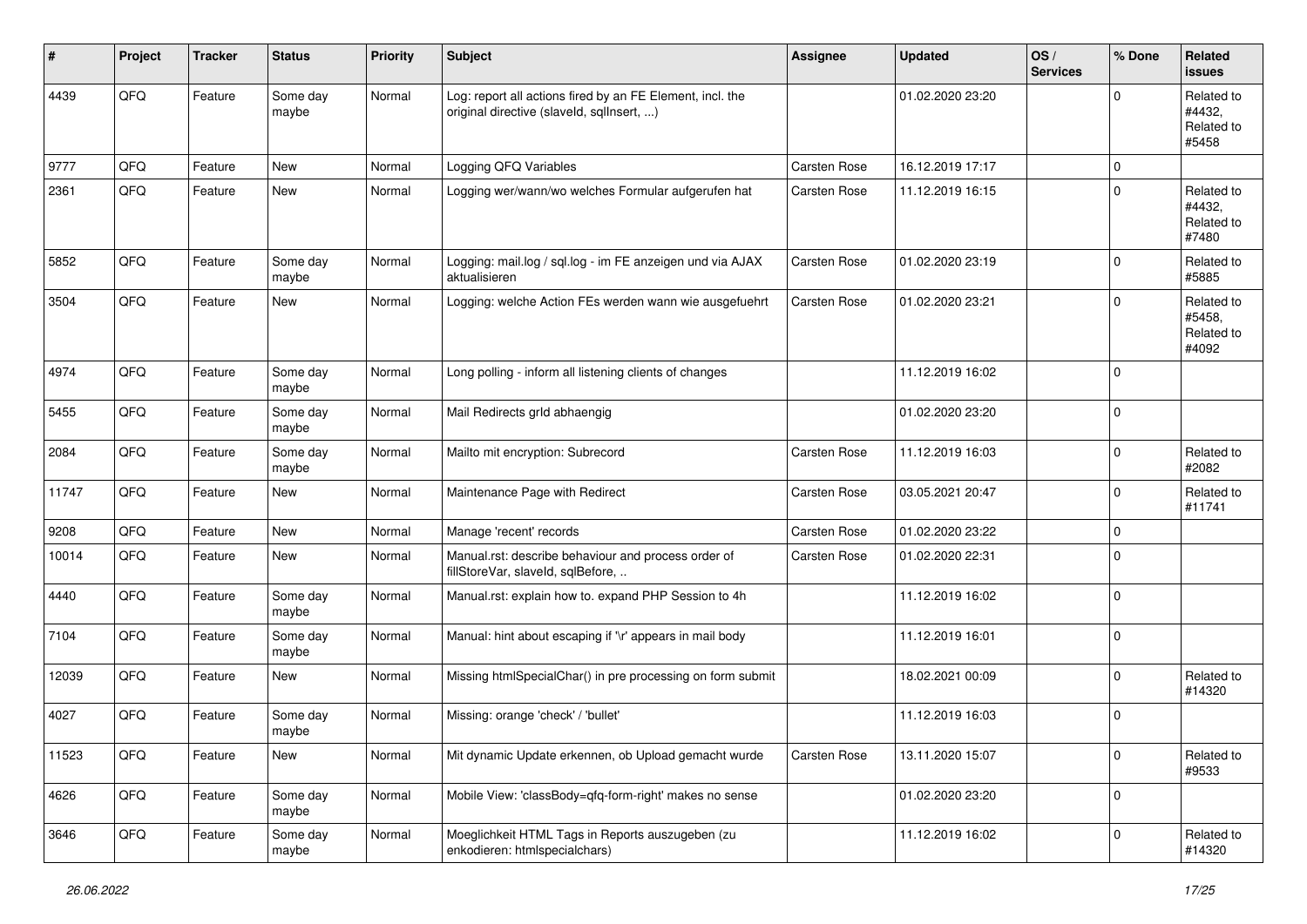| $\vert$ # | Project | <b>Tracker</b> | <b>Status</b>     | <b>Priority</b> | Subject                                                    | <b>Assignee</b>     | <b>Updated</b>   | OS/<br><b>Services</b> | % Done         | <b>Related</b><br><b>issues</b>                                      |
|-----------|---------|----------------|-------------------|-----------------|------------------------------------------------------------|---------------------|------------------|------------------------|----------------|----------------------------------------------------------------------|
| 6765      | QFQ     | Feature        | <b>New</b>        | Normal          | Moeglichkeit via QFQ eigene Logs zu schreiben              | Carsten Rose        | 01.02.2020 23:21 |                        | $\mathbf{0}$   |                                                                      |
| 10015     | QFQ     | Feature        | Priorize          | Normal          | Monospace in Textarea                                      | <b>Carsten Rose</b> | 03.02.2020 13:40 |                        | $\pmb{0}$      |                                                                      |
| 9706      | QFO     | Feature        | <b>New</b>        | Normal          | Multi File Upload (hidden template group)                  | Carsten Rose        | 01.02.2020 23:22 |                        | $\overline{0}$ | Related to<br>#7521,<br>Related to<br>#5562.<br>Related to<br>#13330 |
| 13331     | QFQ     | Bug            | <b>New</b>        | Normal          | Multi Form: Clear Icon misplaced                           | <b>Carsten Rose</b> | 19.03.2022 17:47 |                        | $\mathbf 0$    |                                                                      |
| 13332     | QFQ     | <b>Bug</b>     | <b>New</b>        | Normal          | Multi Form: Required Felder werden visuell nicht markiert. | <b>Carsten Rose</b> | 19.03.2022 17:47 |                        | $\pmb{0}$      |                                                                      |
| 13330     | QFO     | Feature        | In Progress       | Normal          | Multi Form: Upload                                         | Carsten Rose        | 07.11.2021 12:40 |                        | 50             | Related to<br>#9706                                                  |
| 4365      | QFQ     | Feature        | Some day<br>maybe | Normal          | Multi Language: new way of config                          | Carsten Rose        | 01.02.2020 23:20 |                        | $\overline{0}$ |                                                                      |
| 11516     | QFQ     | Feature        | <b>New</b>        | Normal          | Multi Page Form (Previous/Next Buttons)                    | Carsten Rose        | 16.03.2021 17:52 |                        | $\mathbf 0$    |                                                                      |
| 10714     | QFQ     | Feature        | <b>New</b>        | Normal          | multi Table Form                                           | Carsten Rose        | 16.03.2021 18:44 |                        | $\overline{0}$ |                                                                      |
| 12325     | QFQ     | Bug            | Priorize          | Normal          | MultiDB form.dbIndex not working for report syntax         | Carsten Rose        | 07.09.2021 13:37 |                        | $\mathbf 0$    | Related to<br>#12145,<br>Related to<br>#12314                        |
| 5695      | QFQ     | Feature        | In Progress       | Normal          | Multiform                                                  | <b>Carsten Rose</b> | 02.01.2021 18:38 |                        | $\overline{0}$ |                                                                      |
| 11695     | QFQ     | <b>Bug</b>     | <b>New</b>        | Normal          | MultiForm required FE Error                                | Carsten Rose        | 04.12.2020 13:34 |                        | $\pmb{0}$      |                                                                      |
| 9579      | QFQ     | Feature        | Some day<br>maybe | Normal          | Multiform with Process Row                                 | Carsten Rose        | 11.12.2019 16:01 |                        | $\mathbf 0$    |                                                                      |
| 11667     | QFQ     | <b>Bug</b>     | <b>New</b>        | Normal          | MySQL mariadb-server-10.3: Incorrect datetime value        | Carsten Rose        | 03.05.2021 20:48 |                        | $\overline{0}$ |                                                                      |
| 12023     | QFQ     | Feature        | <b>New</b>        | Normal          | MySQL Stored Precdure: QDECODESPECIALCHAR()                | Carsten Rose        | 16.02.2021 11:16 |                        | $\overline{0}$ | Related to<br>#12022                                                 |
| 6437      | QFQ     | Feature        | <b>New</b>        | Normal          | Neuer Mode Button bei FormElementen                        | Carsten Rose        | 01.02.2020 23:21 |                        | $\Omega$       | Related to<br>#9668,<br>Blocked by<br>#9678                          |
| 6084      | QFQ     | Feature        | Some day<br>maybe | Normal          | New escape type: 'D' - convert date                        |                     | 01.02.2020 23:19 |                        | $\overline{0}$ |                                                                      |
| 4446      | QFQ     | Feature        | Some day<br>maybe | Normal          | New FE get same feldContainerId as last modifed FE         |                     | 01.02.2020 23:20 |                        | $\mathbf 0$    |                                                                      |
| 7229      | QFQ     | Feature        | Some day<br>maybe | Normal          | New FormElement.type: Button                               |                     | 01.02.2021 12:32 |                        | $\overline{0}$ |                                                                      |
| 5782      | QFQ     | Feature        | <b>New</b>        | Normal          | NextCloud API                                              | Carsten Rose        | 01.02.2020 10:02 |                        | $\pmb{0}$      |                                                                      |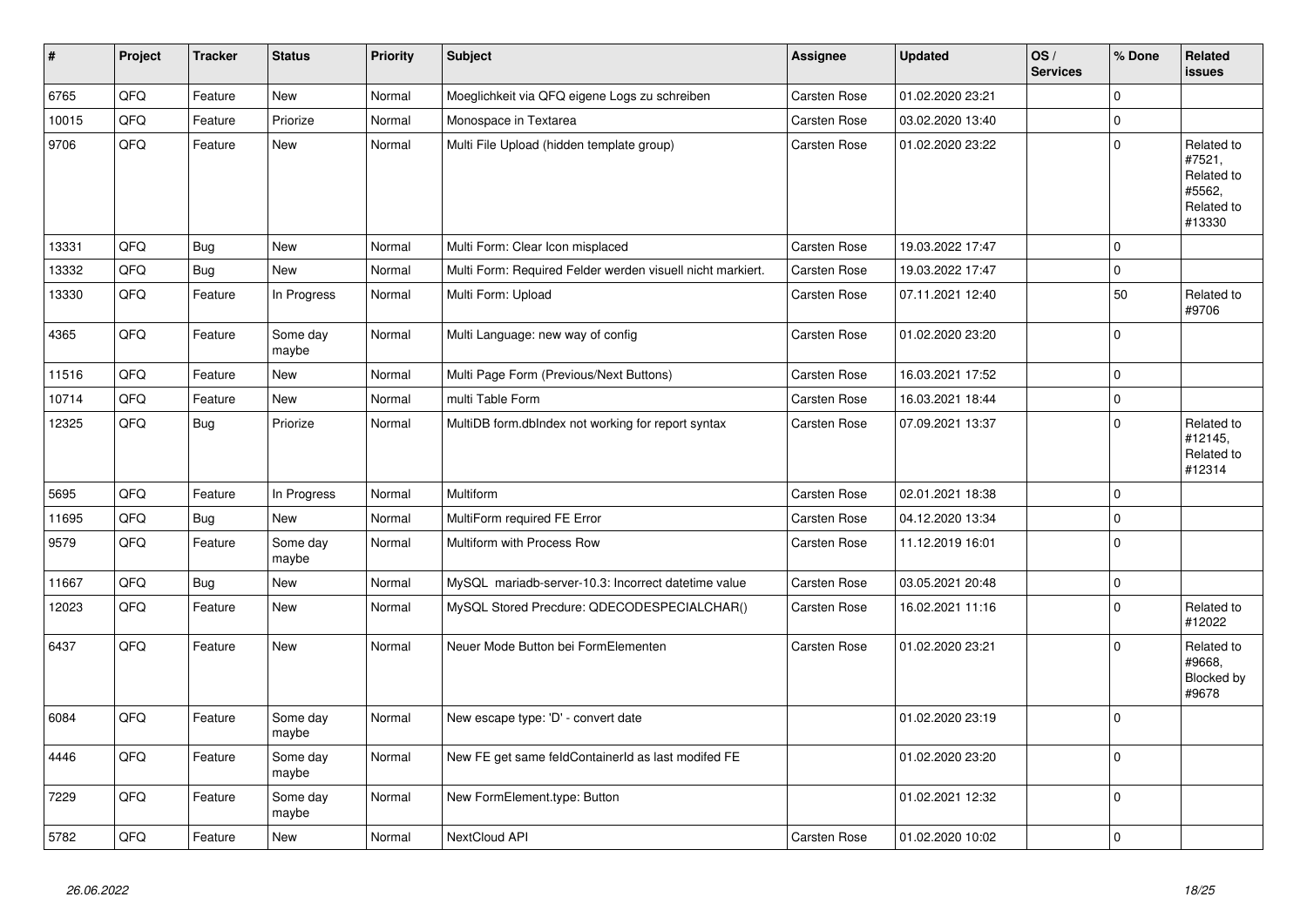| #     | Project | <b>Tracker</b> | <b>Status</b>     | <b>Priority</b> | <b>Subject</b>                                                                                        | <b>Assignee</b>     | <b>Updated</b>   | OS/<br><b>Services</b> | % Done         | Related<br><b>issues</b>                      |
|-------|---------|----------------|-------------------|-----------------|-------------------------------------------------------------------------------------------------------|---------------------|------------------|------------------------|----------------|-----------------------------------------------|
| 4546  | QFQ     | <b>Bug</b>     | Some day<br>maybe | Normal          | NH: SIP storage is destroyed                                                                          |                     | 01.02.2020 23:20 |                        | $\Omega$       |                                               |
| 3613  | QFQ     | Bug            | Some day<br>maybe | Normal          | note /note unchecked -> note div (col-md) wird weiterhin<br>gerendert                                 | Elias Villiger      | 01.02.2020 23:19 |                        | 100            |                                               |
| 12133 | QFQ     | <b>Bug</b>     | New               | Normal          | NPM, phpSpreadSheet aktualisieren                                                                     | Carsten Rose        | 15.03.2021 09:04 |                        | $\Omega$       |                                               |
| 14090 | QFQ     | Feature        | <b>New</b>        | Normal          | Nützliche _script funktionen                                                                          | Carsten Rose        | 28.05.2022 11:03 |                        | $\mathbf 0$    |                                               |
| 10011 | QFQ     | Feature        | Priorize          | Normal          | Offer new STORE TYPO3 Variable 'beUser', 'beEmail'                                                    | <b>Carsten Rose</b> | 08.05.2021 09:51 |                        | $\mathbf 0$    | Related to<br>#10012,<br>Related to<br>#12511 |
| 7685  | QFQ     | Bug            | <b>New</b>        | Normal          | Open FormElement from QFQ error message and save<br>modified record: error about missing {{formId:F}} | Carsten Rose        | 01.02.2020 23:22 |                        | $\overline{0}$ |                                               |
| 14175 | QFQ     | <b>Bug</b>     | In Progress       | Normal          | Opening a form with no QFQ Session cookie fails                                                       | Carsten Rose        | 03.06.2022 10:40 |                        | $\Omega$       |                                               |
| 7681  | QFQ     | Feature        | New               | Normal          | Optional switch off 'check for modified record'                                                       | Carsten Rose        | 01.02.2020 23:21 |                        | $\mathbf 0$    |                                               |
| 10384 | QFQ     | Feature        | <b>New</b>        | Normal          | Parameter Exchange QFQ Instances                                                                      |                     | 07.05.2020 09:38 |                        | $\overline{0}$ |                                               |
| 8101  | QFQ     | Feature        | Some day<br>maybe | Normal          | Password hash: support further hashing methods                                                        | Carsten Rose        | 16.09.2021 15:10 |                        | $\overline{0}$ |                                               |
| 7336  | QFQ     | Feature        | Some day<br>maybe | Normal          | PDF Upload: disallow PDFs with specific Meta information                                              | Carsten Rose        | 11.12.2019 16:01 |                        | $\mathbf 0$    |                                               |
| 6261  | QFQ     | Feature        | New               | Normal          | Persistent SIP                                                                                        | <b>Carsten Rose</b> | 12.06.2021 09:07 |                        | $\Omega$       | Related to<br>#10819                          |
| 10819 | QFQ     | Feature        | <b>New</b>        | Normal          | Persistent SIP - second try                                                                           | Carsten Rose        | 29.06.2020 23:02 |                        | $\mathbf 0$    | Related to<br>#6261                           |
| 2063  | QFQ     | <b>Bug</b>     | Some day<br>maybe | Normal          | Pills auf 'inaktiv' setzen falls keine Element auf dem Pill<br>sichtbar sind.                         | Benjamin Baer       | 11.12.2019 16:03 |                        | $\mathbf 0$    | Related to<br>#3752                           |
| 12556 | QFQ     | Feature        | <b>New</b>        | Normal          | Pills Title: colored = static or dynamic on allrequiredgiven                                          | Benjamin Baer       | 19.03.2022 17:49 |                        | $\mathbf 0$    |                                               |
| 11668 | QFQ     | Bug            | New               | Normal          | Play function.sql - problem with mysql                                                                | Carsten Rose        | 03.05.2021 20:48 |                        | $\pmb{0}$      |                                               |
| 10080 | QFQ     | Feature        | New               | Normal          | Popup on 'save' / 'close': configure dialog (answer<br>yes/no/cancle/)                                | Carsten Rose        | 28.03.2021 20:52 |                        | $\mathbf 0$    | Is duplicate<br>of #12262                     |
| 3495  | QFQ     | Feature        | Some day<br>maybe | Normal          | Predifined Parameter werden nicht in '+' (add new record)<br>SIP gerendert.                           |                     | 11.12.2019 16:02 |                        | $\mathbf 0$    |                                               |
| 4023  | QFQ     | Feature        | <b>New</b>        | Normal          | prepared statements - FE action: salveld, sqllnsert,<br>sqlUpdate, sqlDelete, sqlBefore, sqlAfter     | Carsten Rose        | 11.12.2019 16:15 |                        | $\Omega$       |                                               |
| 10658 | QFQ     | <b>Bug</b>     | <b>New</b>        | Normal          | processReadOnly broken                                                                                | Carsten Rose        | 27.05.2020 17:55 |                        | $\mathbf 0$    |                                               |
| 9135  | QFQ     | Feature        | Priorize          | Normal          | Progress Bar generic / replace old hourglass download<br>popup                                        | Benjamin Baer       | 03.01.2022 07:43 |                        | $\overline{0}$ |                                               |
| 11980 | QFQ     | Feature        | In Progress       | Normal          | protected verzeichnis MUSS geschützt werden                                                           | Carsten Rose        | 07.09.2021 13:30 |                        | $\overline{0}$ |                                               |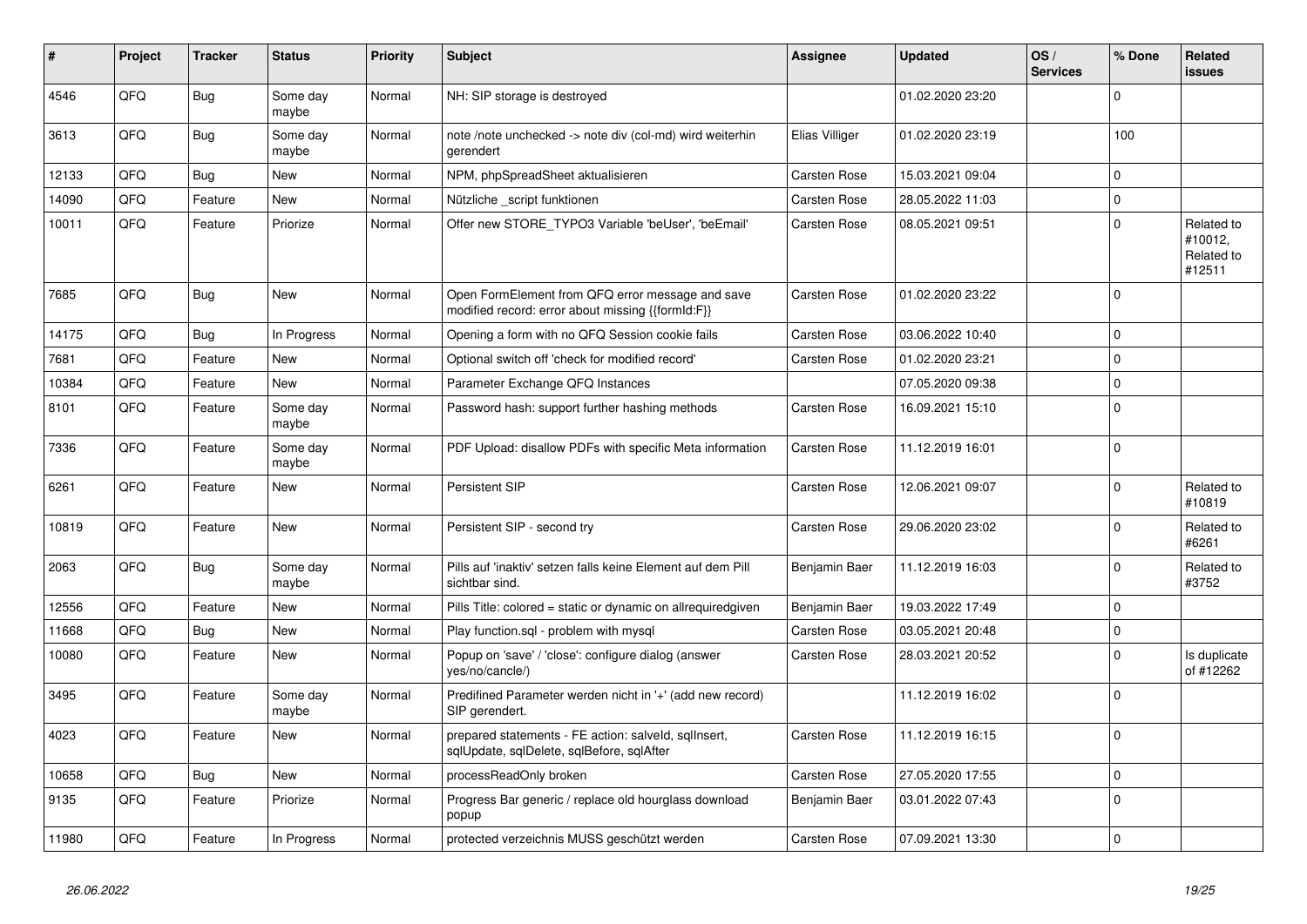| #     | Project | <b>Tracker</b> | <b>Status</b>     | <b>Priority</b> | Subject                                                                                                                               | <b>Assignee</b>        | <b>Updated</b>   | OS/<br><b>Services</b> | % Done      | Related<br><b>issues</b> |
|-------|---------|----------------|-------------------|-----------------|---------------------------------------------------------------------------------------------------------------------------------------|------------------------|------------------|------------------------|-------------|--------------------------|
| 1253  | QFQ     | Feature        | Some day<br>maybe | Normal          | QF: Colorpicker                                                                                                                       |                        | 11.12.2019 16:03 |                        | 0           |                          |
| 1251  | QFQ     | Feature        | Some day<br>maybe | Normal          | QF: Combo                                                                                                                             |                        | 11.12.2019 16:03 |                        | 0           |                          |
| 955   | QFQ     | Feature        | Some day<br>maybe | Normal          | QF: Notizen vor/nach dem Form                                                                                                         |                        | 01.02.2020 23:20 |                        | 0           |                          |
| 1234  | QFQ     | Feature        | Some day<br>maybe | Normal          | QF: Record numbering: Im Grid soll in Spalte 1optional die<br>laufende Nummer der Records angezeigt werden.                           |                        | 01.02.2020 23:20 |                        | 0           |                          |
| 10124 | QFQ     | Feature        | Feedback          | Normal          | qfq AAI-Login                                                                                                                         | Karin Niffeler         | 07.05.2020 09:36 |                        | 0           |                          |
| 14376 | QFQ     | Feature        | New               | Normal          | QFQ Bootstrap: if missing, create stored procedures                                                                                   | Enis Nuredini          | 19.06.2022 16:37 |                        | $\Omega$    |                          |
| 13592 | QFQ     | <b>Bug</b>     | New               | Normal          | QFQ Build Queue: das vergeben von Tags klappt nicht. Es<br>werden keine Releases gebaut.                                              | Carsten Rose           | 19.03.2022 17:45 |                        | 0           |                          |
| 5160  | QFQ     | Feature        | Some day<br>maybe | Normal          | QFQ collaborative / together.js, ShareJS, y-js, collaborative,                                                                        |                        | 11.12.2019 16:02 |                        | 0           |                          |
| 5389  | QFQ     | Feature        | Some day<br>maybe | Normal          | QFQ Design: Multline label / note                                                                                                     | Benjamin Baer          | 01.02.2020 23:19 |                        | $\Omega$    |                          |
| 6140  | QFQ     | <b>Bug</b>     | Priorize          | Normal          | QFQ DnD Sort: Locked fields                                                                                                           | Benjamin Baer          | 21.03.2022 09:56 |                        | $\Omega$    |                          |
| 9024  | QFQ     | <b>Bug</b>     | Some day<br>maybe | Normal          | QFQ Einarbeitung                                                                                                                      |                        | 01.02.2020 15:56 |                        | $\Omega$    |                          |
| 1635  | QFQ     | Feature        | Some day<br>maybe | Normal          | QFQ Extension content record: weitere Optionen<br>einblenden.                                                                         | <b>Carsten Rose</b>    | 11.12.2019 16:03 |                        | 0           |                          |
| 12465 | QFQ     | Feature        | New               | Normal          | QFQ Function: use in FE to fill StoreRecord                                                                                           | Carsten Rose           | 05.05.2021 21:58 |                        | 0           |                          |
| 13609 | QFQ     | Feature        | <b>New</b>        | Normal          | QFQ Introduction: Seite aufloesen                                                                                                     | Philipp<br>Gröbelbauer | 28.05.2022 11:02 |                        | $\Omega$    |                          |
| 5892  | QFQ     | Feature        | Some day<br>maybe | Normal          | QFQ should use T3 API to manipulate FE GROUP<br>membership                                                                            |                        | 01.02.2020 23:20 |                        | $\Omega$    |                          |
| 7524  | QFQ     | <b>Bug</b>     | <b>New</b>        | Normal          | QFQ throws a 'General Error' if 'fileadmin/protected/log/' is<br>not writeable                                                        | Carsten Rose           | 01.02.2020 23:22 |                        | $\Omega$    |                          |
| 9927  | QFQ     | Feature        | <b>New</b>        | Normal          | QFQ Update: a) Update nur machen wenn BE User<br>eingeloggt ist., b) Bei Fehler genaue Meldung welcher<br>Updateschritt Probleme hat. | Carsten Rose           | 22.01.2020 12:59 |                        | 0           |                          |
| 3692  | QFQ     | Feature        | Some day<br>maybe | Normal          | QFQ Webseite                                                                                                                          | Benjamin Baer          | 11.12.2019 16:02 |                        | $\Omega$    | Related to<br>#5033      |
| 7108  | QFQ     | Feature        | Some day<br>maybe | Normal          | <b>QFQ Wrap Elements</b>                                                                                                              |                        | 11.12.2019 16:01 |                        | 0           |                          |
| 4839  | QFQ     | Feature        | Some day<br>maybe | Normal          | qfq-handle in <head> Abschnitt</head>                                                                                                 | Carsten Rose           | 11.12.2019 16:02 |                        | $\mathbf 0$ |                          |
| 13528 | QFQ     | Bug            | New               | Normal          | gfg.io > releases: es wird kein neues Release angelegt                                                                                | Benjamin Baer          | 19.03.2022 17:46 |                        | 0           |                          |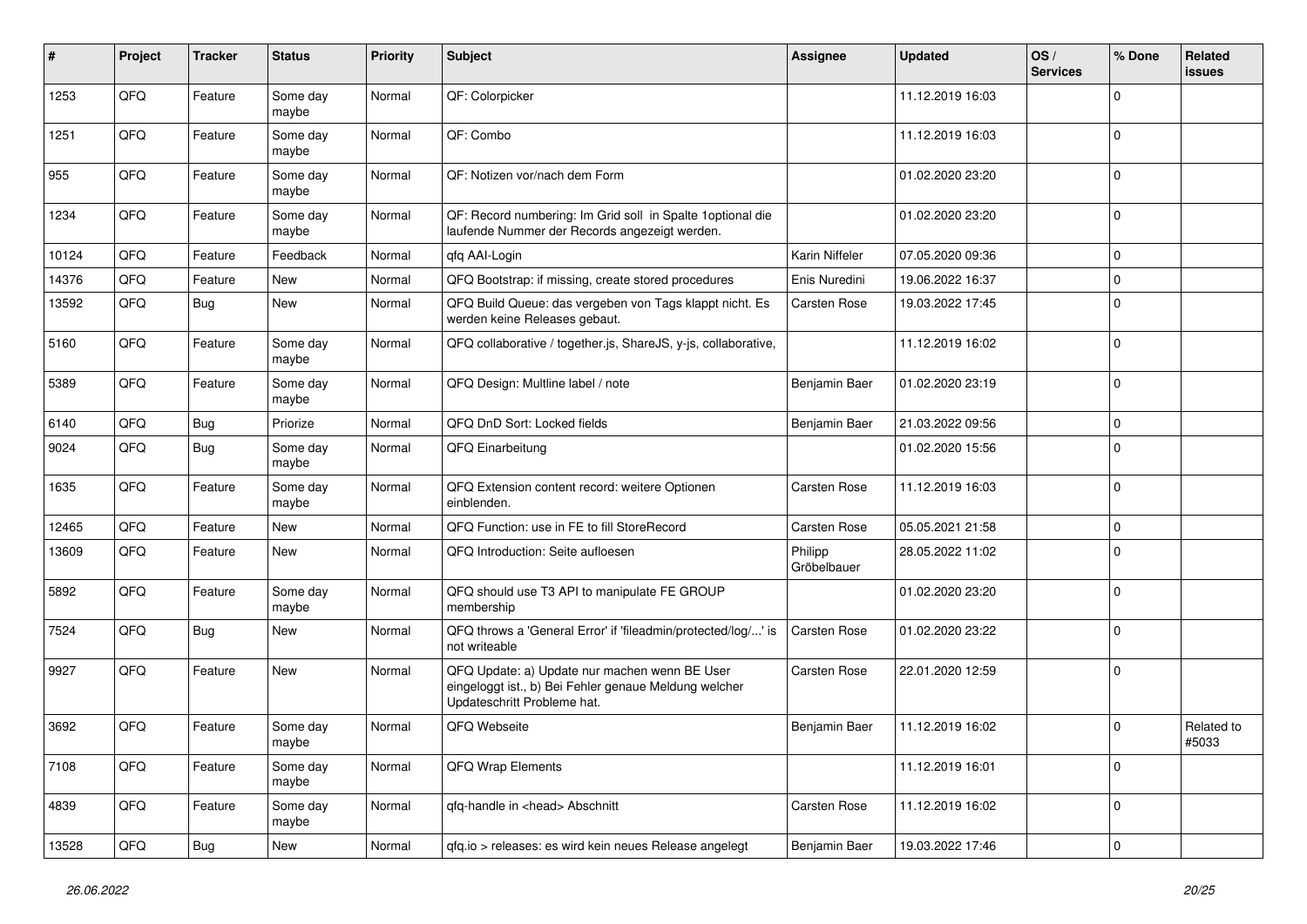| #     | Project | <b>Tracker</b> | <b>Status</b>     | <b>Priority</b> | <b>Subject</b>                                                                      | <b>Assignee</b> | <b>Updated</b>   | OS/<br><b>Services</b> | % Done         | Related<br><b>issues</b>                                               |
|-------|---------|----------------|-------------------|-----------------|-------------------------------------------------------------------------------------|-----------------|------------------|------------------------|----------------|------------------------------------------------------------------------|
| 6574  | QFQ     | Bug            | Priorize          | Normal          | qfq.log: Fehlermeldung wurde angezeigt, aber nicht geloggt                          | Carsten Rose    | 01.02.2020 10:13 |                        | $\mathbf 0$    |                                                                        |
| 5480  | QFQ     | Feature        | Some day<br>maybe | Normal          | QFQ: Dokumentation mit Screenshots versehen                                         | Carsten Rose    | 01.02.2020 23:20 |                        | $\mathbf 0$    | Related to<br>#9879                                                    |
| 8586  | QFQ     | Feature        | Some day<br>maybe | Normal          | QFQ: Enhance Error message for 'record not found'                                   | Carsten Rose    | 16.09.2021 15:10 |                        | $\mathbf 0$    |                                                                        |
| 4771  | QFQ     | Bug            | Some day<br>maybe | Normal          | qfq: select-down-values empty after save (edit-form for<br>program administrators)  | Carsten Rose    | 01.02.2020 23:20 |                        | $\mathbf 0$    | Related to<br>#4549, Has<br>duplicate<br>#4282                         |
| 7520  | QFQ     | Feature        | <b>New</b>        | Normal          | QR Code:  AS _qr ( AS _link)                                                        | Carsten Rose    | 01.02.2020 23:22 |                        | $\overline{0}$ |                                                                        |
| 5851  | QFQ     | Feature        | Some day<br>maybe | Normal          | Queue System implementieren: MQTT, RabbitMQ                                         |                 | 01.02.2020 23:20 |                        | $\Omega$       | Related to<br>#5715                                                    |
| 6483  | QFQ     | <b>Bug</b>     | <b>New</b>        | Normal          | R Store funktioniert nicht bei 'Report Notation' im FE                              | Carsten Rose    | 01.02.2020 23:21 |                        | $\Omega$       |                                                                        |
| 9020  | QFQ     | <b>Bug</b>     | Some day<br>maybe | Normal          | radio mit buttonClass und dynamicUpdate lassen sich nicht<br>kombinieren            |                 | 11.12.2019 16:01 |                        | $\overline{0}$ |                                                                        |
| 7924  | QFQ     | Feature        | <b>New</b>        | Normal          | Radio/Checkbox with Tooltip                                                         | Carsten Rose    | 01.02.2020 23:22 |                        | $\mathbf 0$    |                                                                        |
| 11239 | QFQ     | Bug            | <b>New</b>        | Normal          | Radiobutton (plain): horizontales Rendern abhängig vom<br>Datentyp in der Datenbank | Carsten Rose    | 30.09.2020 18:37 |                        | $\overline{0}$ |                                                                        |
| 7513  | QFQ     | Bug            | New               | Normal          | Radios not correct aligned                                                          | Carsten Rose    | 01.02.2020 23:22 |                        | $\overline{0}$ |                                                                        |
| 7795  | QFQ     | Bug            | <b>New</b>        | Normal          | Readonly Form: Typeahead-Felder                                                     | Carsten Rose    | 01.02.2020 23:22 |                        | $\overline{0}$ |                                                                        |
| 3867  | QFQ     | Feature        | Priorize          | Normal          | Readonly Formular: Template Groups add/delete<br>ausbeldnen                         | Carsten Rose    | 05.05.2021 22:12 |                        | $\overline{0}$ |                                                                        |
| 1623  | QFQ     | Feature        | Some day<br>maybe | Normal          | RealURL                                                                             |                 | 11.12.2019 16:03 |                        | 30             |                                                                        |
| 7280  | QFQ     | Feature        | <b>New</b>        | Normal          | recently used table                                                                 | Carsten Rose    | 01.02.2020 23:21 |                        | $\mathbf{0}$   |                                                                        |
| 7480  | QFQ     | Feature        | <b>New</b>        | Normal          | Record History (Undo / Redo)                                                        | Carsten Rose    | 11.12.2019 16:16 |                        | $\mathbf 0$    | Related to<br>#2361                                                    |
| 7099  | QFQ     | Feature        | New               | Normal          | Redesign FormEditor                                                                 | Carsten Rose    | 01.02.2020 23:21 |                        | $\mathbf{0}$   |                                                                        |
| 13700 | QFQ     | Feature        | <b>New</b>        | Normal          | Redesign qfq.io Seite                                                               | Carsten Rose    | 19.03.2022 17:43 |                        | $\overline{0}$ |                                                                        |
| 10012 | QFQ     | Feature        | Priorize          | Normal          | redirectAllMailTo: {{beEmail:T}}                                                    | Carsten Rose    | 08.05.2021 09:54 |                        | $\mathbf 0$    | Related to<br>#12412,<br>Related to<br>#12413,<br>Related to<br>#10011 |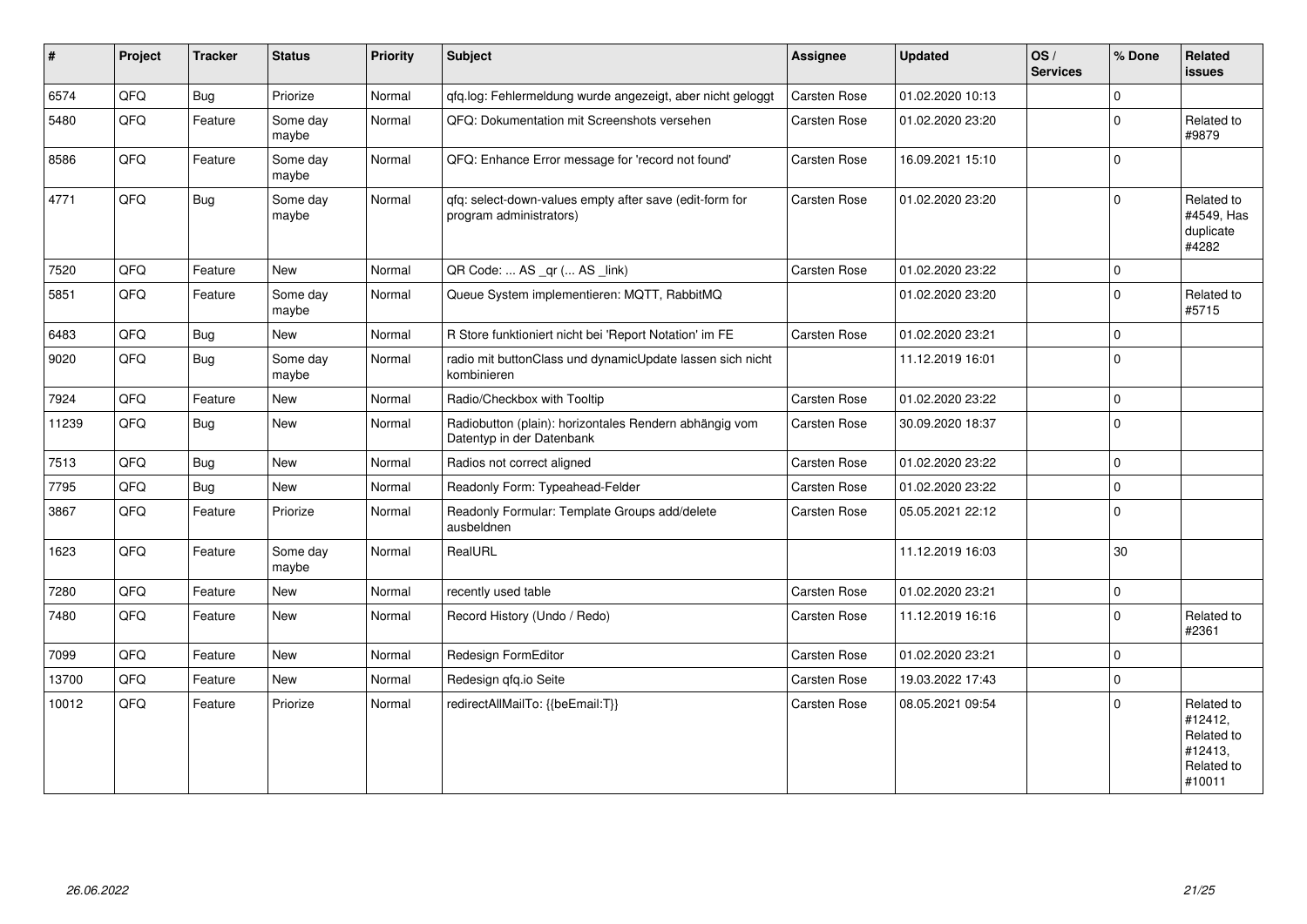| ∦     | Project | <b>Tracker</b> | <b>Status</b>     | <b>Priority</b> | Subject                                                                                            | <b>Assignee</b> | <b>Updated</b>   | OS/<br><b>Services</b> | % Done       | Related<br>issues                                                     |
|-------|---------|----------------|-------------------|-----------------|----------------------------------------------------------------------------------------------------|-----------------|------------------|------------------------|--------------|-----------------------------------------------------------------------|
| 12611 | QFQ     | Feature        | Some day<br>maybe | Normal          | Refactoring: Bootstrap with Lazy Loading                                                           | Carsten Rose    | 08.06.2022 10:37 |                        | $\Omega$     | Related to<br>#12490,<br>Related to<br>#10013,<br>Related to<br>#7732 |
| 4640  | QFQ     | Feature        | Some day<br>maybe | Normal          | Rename System Forms                                                                                |                 | 01.02.2020 23:20 |                        | $\mathbf 0$  |                                                                       |
| 10005 | QFQ     | Feature        | Priorize          | Normal          | Report / special column name:  AS _calendar                                                        | Carsten Rose    | 03.06.2020 17:28 |                        | $\mathbf 0$  |                                                                       |
| 11323 | QFQ     | Feature        | Some day<br>maybe | Normal          | Report Frontend Editor Modal + Codemirror                                                          | Carsten Rose    | 16.09.2021 15:10 |                        | $\mathbf 0$  | Related to<br>#11036                                                  |
| 8975  | QFQ     | Feature        | New               | Normal          | Report Notation: 2.0                                                                               | Carsten Rose    | 01.02.2020 23:22 |                        | $\mathbf 0$  | Related to<br>#8963                                                   |
| 9983  | QFQ     | Feature        | <b>New</b>        | Normal          | Report Notation: new keyword 'range'                                                               | Carsten Rose    | 01.02.2020 15:55 |                        | $\mathbf 0$  |                                                                       |
| 7261  | QFQ     | Bug            | <b>New</b>        | Normal          | Report pathFilename for user without path, only the filename                                       | Carsten Rose    | 01.02.2020 23:21 |                        | $\mathbf 0$  |                                                                       |
| 6723  | QFQ     | Feature        | New               | Normal          | Report QFQ Installation and Version                                                                | Carsten Rose    | 12.06.2021 09:07 |                        | $\mathbf 0$  |                                                                       |
| 10463 | QFQ     | Feature        | <b>New</b>        | Normal          | Report_link: expliztes setzen von HTML Tags (Bedarf fuer<br>'data-selenium' & 'id')                | Enis Nuredini   | 23.03.2022 09:23 |                        | $\mathbf 0$  | Related to<br>#7648                                                   |
| 9535  | QFQ     | <b>Bug</b>     | Feedback          | Normal          | Report:  AS '_vertical' - column to wide - vertical >> rot45,<br>rot90                             | Benjamin Baer   | 01.02.2020 15:56 |                        | $\mathbf 0$  |                                                                       |
| 11534 | QFQ     | Feature        | <b>New</b>        | Normal          | Report: Action on selected rows - Table batchprocessing<br>feature                                 |                 | 18.11.2020 08:15 |                        | $\mathbf 0$  |                                                                       |
| 3991  | QFQ     | Feature        | Some day<br>maybe | Normal          | report: Columnname '_skipWrap' skips 'fbeg', 'fend'                                                | Carsten Rose    | 11.12.2019 16:03 |                        | $\mathbf 0$  |                                                                       |
| 14323 | QFQ     | Bug            | In Progress       | Normal          | Report: render=both single - no impact                                                             | Carsten Rose    | 19.06.2022 18:31 |                        | $\mathbf 0$  |                                                                       |
| 4435  | QFQ     | Feature        | Some day<br>maybe | Normal          | Report: striptags - specify allowed tags                                                           |                 | 01.02.2020 23:20 |                        | $\mathbf 0$  |                                                                       |
| 9811  | QFQ     | Feature        | New               | Normal          | Report: tag every n'th row                                                                         | Carsten Rose    | 01.02.2020 23:22 |                        | $\mathbf 0$  |                                                                       |
| 5345  | QFQ     | Feature        | <b>New</b>        | Normal          | Report: UPDATE / INSERT / DELETE statements should<br>trigger subqueries, depending on the result. | Carsten Rose    | 27.05.2020 16:11 |                        | $\Omega$     |                                                                       |
| 5129  | QFQ     | Feature        | Some day<br>maybe | Normal          | Reports: SQL fuer x Achse und y Achse                                                              |                 | 11.12.2019 16:02 |                        | $\mathbf 0$  |                                                                       |
| 9855  | QFG     | <b>Bug</b>     | New               | Normal          | <b>Required Check</b>                                                                              |                 | 01.02.2020 15:56 |                        | $\mathsf{U}$ |                                                                       |
| 4454  | QFQ     | <b>Bug</b>     | Some day<br>maybe | Normal          | Required Elements: multiple elements in a row - whole row<br>marked if only one input is empty.    | Benjamin Baer   | 01.02.2020 23:20 |                        | $\mathbf 0$  |                                                                       |
| 14028 | QFO     | Feature        | New               | Normal          | Required notification: visual nicer                                                                | Enis Nuredini   | 28.05.2022 11:01 |                        | $\mathbf 0$  |                                                                       |
| 7921  | QFQ     | Feature        | Some day<br>maybe | Normal          | Rest API Export: URL kuerzer machen                                                                |                 | 01.02.2020 23:19 |                        | $\mathbf 0$  |                                                                       |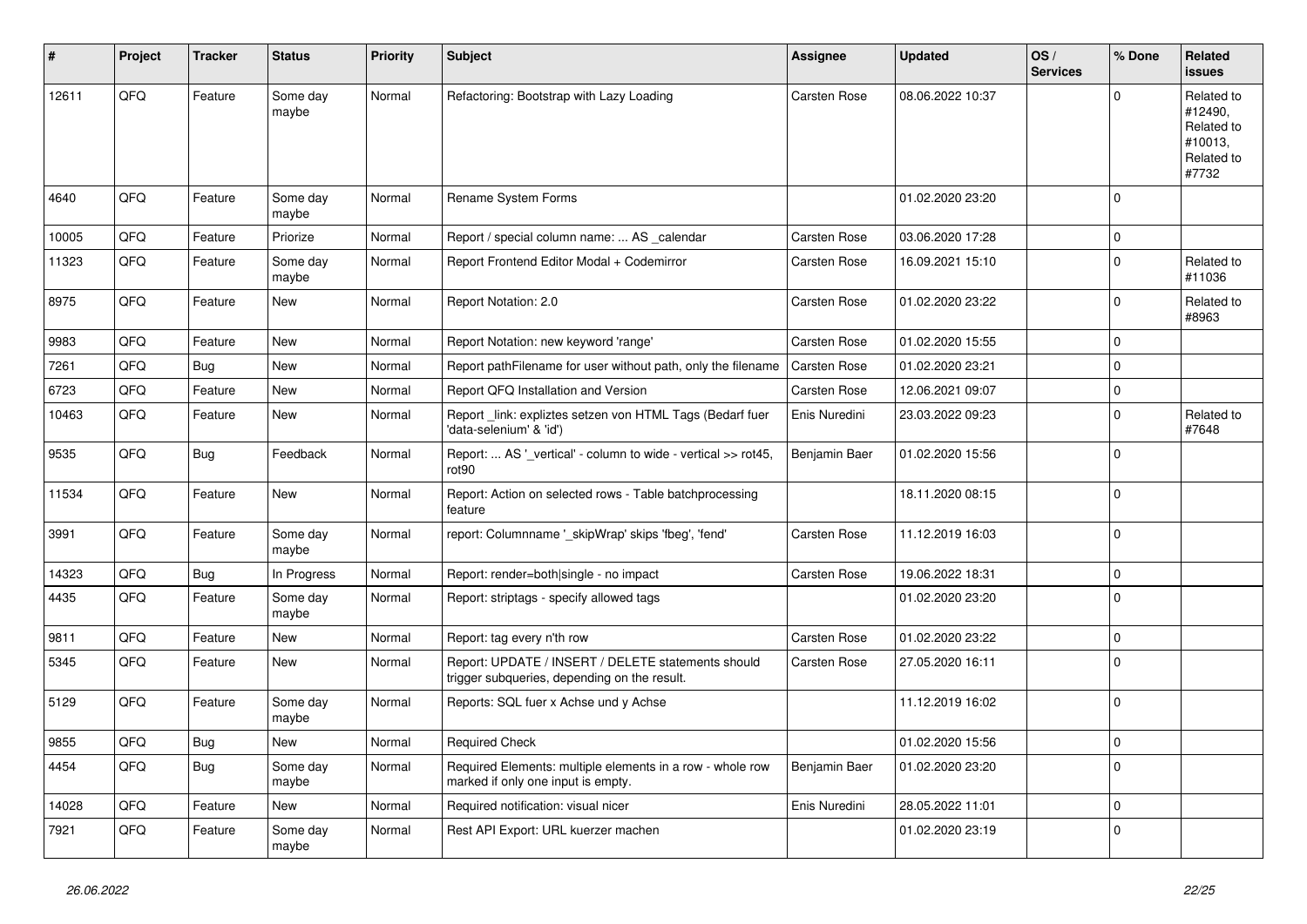| $\pmb{\#}$ | Project | <b>Tracker</b> | <b>Status</b>     | <b>Priority</b> | Subject                                                                                           | <b>Assignee</b> | <b>Updated</b>   | OS/<br><b>Services</b> | % Done         | Related<br><b>issues</b> |
|------------|---------|----------------|-------------------|-----------------|---------------------------------------------------------------------------------------------------|-----------------|------------------|------------------------|----------------|--------------------------|
| 9394       | QFQ     | Feature        | Priorize          | Normal          | REST: allow for non numerical ids in get requests                                                 | Carsten Rose    | 05.05.2021 22:10 |                        | 0              |                          |
| 5366       | QFQ     | Feature        | Priorize          | Normal          | Saving with keyboard shortcuts                                                                    | Benjamin Baer   | 21.03.2022 09:47 |                        | 0              |                          |
| 5428       | QFQ     | Feature        | Some day<br>maybe | Normal          | secure thumbnail: late render on access.                                                          | Carsten Rose    | 01.02.2020 23:20 |                        | $\Omega$       |                          |
| 11076      | QFQ     | Feature        | In Progress       | Normal          | SELECT  AS _websocket                                                                             | Carsten Rose    | 30.08.2020 17:49 |                        | $\Omega$       |                          |
| 7730       | QFQ     | Feature        | Priorize          | Normal          | SELECT Box: title in between                                                                      | Benjamin Baer   | 01.02.2020 23:22 |                        | 0              |                          |
| 7519       | QFQ     | Feature        | New               | Normal          | Select: Multi                                                                                     | Carsten Rose    | 01.02.2020 23:22 |                        | 0              |                          |
| 7616       | QFQ     | Bug            | Priorize          | Normal          | Selectlist with Enum & Dynamic Update                                                             | Carsten Rose    | 01.02.2020 10:13 |                        | $\Omega$       |                          |
| 14227      | QFQ     | Feature        | New               | Normal          | Selenium Konkurrenz: cypress.io                                                                   | Enis Nuredini   | 28.05.2022 11:02 |                        | 0              |                          |
| 13900      | QFQ     | Feature        | Priorize          | Normal          | Selenium: Check das Cookie/PDF funktioniert                                                       | Enis Nuredini   | 25.03.2022 12:45 |                        | 0              |                          |
| 13899      | QFQ     | Bug            | ToDo              | Normal          | Selenium: zum laufen bringen                                                                      | Enis Nuredini   | 25.03.2022 10:24 |                        | $\Omega$       |                          |
| 11080      | QFQ     | Feature        | New               | Normal          | Send MQTT messages                                                                                | Carsten Rose    | 29.08.2020 19:49 |                        | 0              |                          |
| 7014       | QFQ     | Bug            | New               | Normal          | Sending invalid emails succeeds when<br>debug.redirectAllMailTo is set                            | Carsten Rose    | 01.02.2020 23:21 |                        | $\Omega$       |                          |
| 4956       | QFQ     | Feature        | Some day<br>maybe | Normal          | Sendmail: Benutzerdefinierte Headers                                                              | Carsten Rose    | 11.12.2019 16:02 |                        | $\Omega$       |                          |
| 4551       | QFQ     | Feature        | Some day<br>maybe | Normal          | Set 'pills' via dynamicUpdate to show/hide/disabled                                               |                 | 01.02.2020 23:20 |                        | $\Omega$       | Related to<br>#3752      |
| 8963       | QFQ     | Feature        | Priorize          | Normal          | Setting values in a store: flexible way                                                           | Carsten Rose    | 05.05.2021 22:10 |                        | $\Omega$       | Related to<br>#8975      |
| 7107       | QFQ     | Feature        | Some day<br>maybe | Normal          | Showcase Registration Tool: Anmeldung / Administration :<br>Liste Anmeldungen / Emaileinaldung    | Carsten Rose    | 11.12.2019 16:01 |                        | $\Omega$       |                          |
| 9707       | QFQ     | Feature        | New               | Normal          | SIP security: encode pageld and check pageld on decode                                            | Carsten Rose    | 01.02.2020 23:22 |                        | 0              |                          |
| 12512      | QFQ     | Bug            | New               | Normal          | Some MySQL Installation can't use 'stored procedures'                                             | Carsten Rose    | 19.03.2022 17:48 |                        | 0              |                          |
| 4442       | QFQ     | Feature        | Some day<br>maybe | Normal          | Special Column Name: _link - new symbol G (Glyph) to<br>choose any available symbol               |                 | 11.12.2019 16:02 |                        | $\Omega$       |                          |
| 7683       | QFQ     | Feature        | New               | Normal          | Special column names in '{{ SELECT  AS _link }}' should<br>be detected                            | Carsten Rose    | 01.02.2020 23:21 |                        | $\Omega$       |                          |
| 9928       | QFQ     | Feature        | Priorize          | Normal          | SpecialColumnName: a) Deprecated: ' AS "_+tag " ', b)<br>New: ' AS "_ <tag1><tag2>"</tag2></tag1> | Carsten Rose    | 01.02.2020 23:17 |                        | $\Omega$       | Related to<br>#9929      |
| 8806       | QFQ     | Feature        | New               | Normal          | SQL Function nl2br                                                                                | Carsten Rose    | 01.02.2020 23:22 |                        | $\overline{0}$ |                          |
| 4050       | QFQ     | Feature        | New               | Normal          | sql.log: 1) FormElement ID which causes a specific action,<br>2) Result in the same row.          | Carsten Rose    | 15.04.2020 11:35 |                        | 0              | Related to<br>#5458      |
| 12504      | QFQ     | Feature        | Priorize          | Normal          | sql.log: report fe.id                                                                             | Carsten Rose    | 05.05.2021 22:09 |                        | $\mathbf 0$    |                          |
| 3941       | QFQ     | Feature        | Some day<br>maybe | Normal          | sqlAfter: es sollten mehrere moeglich sein                                                        | Carsten Rose    | 11.12.2019 16:03 |                        | 0              | Related to<br>#3942      |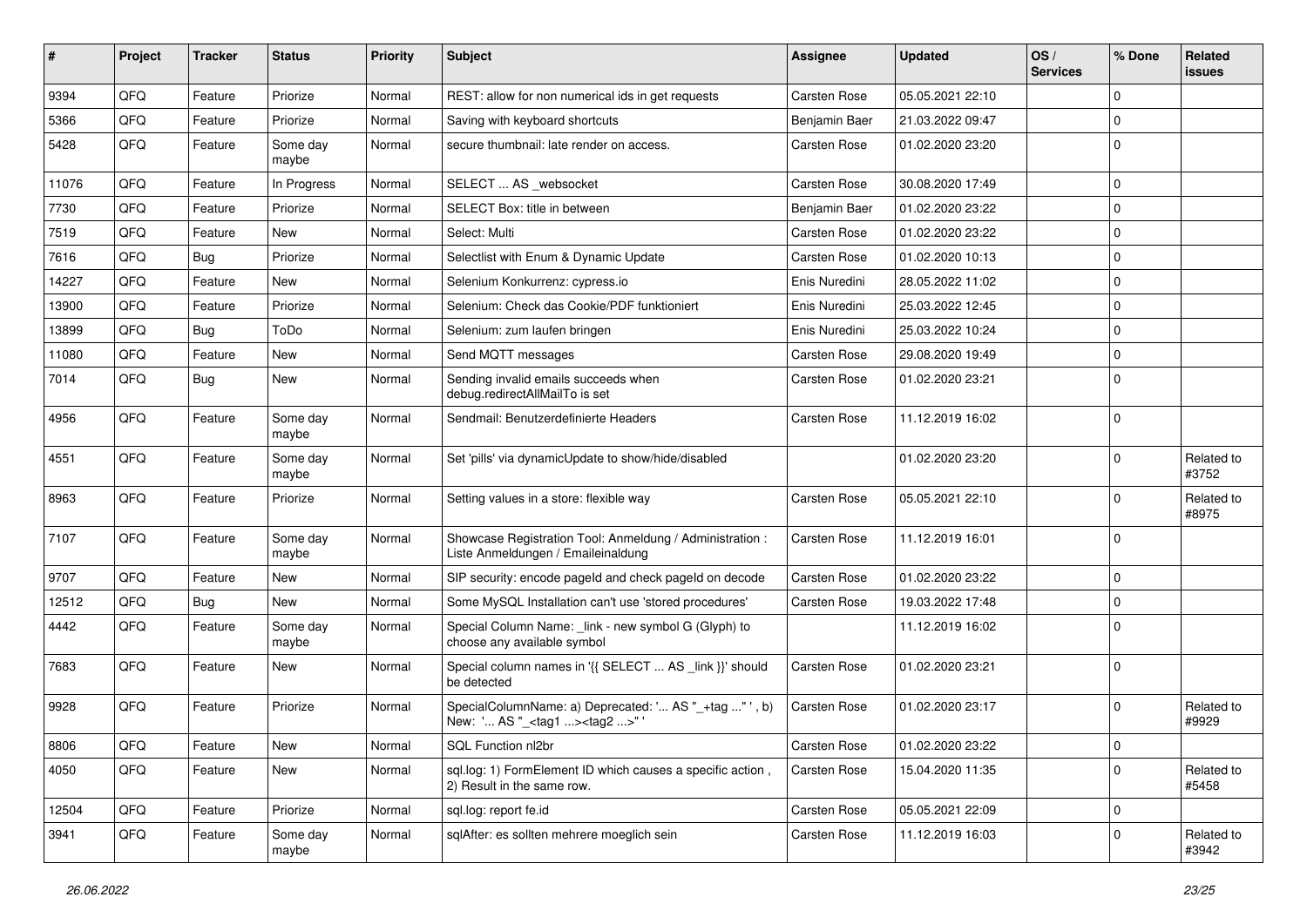| $\pmb{\#}$ | Project | <b>Tracker</b> | <b>Status</b>     | <b>Priority</b> | <b>Subject</b>                                                                                       | <b>Assignee</b>                                        | <b>Updated</b>   | OS/<br><b>Services</b> | % Done       | Related<br>issues                             |                      |
|------------|---------|----------------|-------------------|-----------------|------------------------------------------------------------------------------------------------------|--------------------------------------------------------|------------------|------------------------|--------------|-----------------------------------------------|----------------------|
| 4026       | QFQ     | Feature        | Some day<br>maybe | Normal          | sqlLog.sql: log number of FE.id                                                                      | Carsten Rose                                           | 11.12.2019 16:03 |                        | $\Omega$     | Related to<br>#5458                           |                      |
| 9129       | QFQ     | Feature        | New               | Normal          | sqlValidate: Message as notification, not as error                                                   | Carsten Rose                                           | 01.02.2020 23:22 |                        | $\mathbf 0$  | Related to<br>#9128                           |                      |
| 12413      | QFQ     | Feature        | <b>New</b>        | Normal          | STORE_TYPO3: enhance for {{be_users.email:T}},<br>{{fe users.email:T}}                               | Carsten Rose                                           | 03.05.2021 20:45 |                        | $\Omega$     | Related to<br>#12412,<br>Related to<br>#10012 |                      |
| 11775      | QFQ     | Feature        | <b>New</b>        | Normal          | Subrecord Tooltip pro Feld                                                                           | <b>Carsten Rose</b>                                    | 18.12.2020 15:22 |                        | $\mathbf 0$  | Related to<br>#11955                          |                      |
| 3432       | QFQ     | Feature        | <b>New</b>        | Normal          | subrecord: dynamicUpdate                                                                             | Carsten Rose                                           | 11.06.2020 21:10 |                        | $\Omega$     | Related to<br>#5691                           |                      |
| 8187       | QFQ     | Feature        | New               | Normal          | Subrecord: enable/hide new button - make new/edit/delete<br>customizeable.                           | Carsten Rose                                           | 06.03.2021 18:44 |                        | $\mathbf 0$  | Related to<br>#11326                          |                      |
| 11955      | QFQ     | Feature        | New               | Normal          | subrecord: new title option to set <th> attributes - e.g. to<br/>customize tablesorter options.</th> | attributes - e.g. to<br>customize tablesorter options. | Carsten Rose     | 03.05.2021 20:47       |              | $\mathbf 0$                                   | Related to<br>#11775 |
| 12135      | QFQ     | Feature        | New               | Normal          | Subrecord: Notiz                                                                                     |                                                        | 24.04.2021 16:58 |                        | $\mathbf 0$  |                                               |                      |
| 7281       | QFQ     | Bug            | Some day<br>maybe | Normal          | Subrecords: on large screen separator line too short                                                 |                                                        | 01.02.2020 23:19 |                        | $\mathbf 0$  |                                               |                      |
| 7574       | QFQ     | Bug            | <b>New</b>        | Normal          | Substitute error: form element not reported / dont parse<br>Form.note                                | <b>Carsten Rose</b>                                    | 01.02.2020 23:21 |                        | $\mathbf 0$  |                                               |                      |
| 12477      | QFQ     | Feature        | <b>New</b>        | Normal          | Support for refactoring: Form, FormElement, diverse<br>Tabellen/Spalten, tt-content Records          | Carsten Rose                                           | 03.05.2021 20:45 |                        | $\Omega$     |                                               |                      |
| 12520      | QFQ     | Bug            | <b>New</b>        | Normal          | Switch FE User: still active even FE User session expired                                            | Carsten Rose                                           | 19.03.2022 17:48 |                        | $\mathbf 0$  |                                               |                      |
| 3402       | QFQ     | Feature        | Some day<br>maybe | Normal          | Syntax Highlighting via CodeMirror                                                                   | Carsten Rose                                           | 11.12.2019 16:02 |                        | 100          | Related to<br>#3207                           |                      |
| 12584      | QFQ     | Feature        | Feedback          | Normal          | T3 v10 migration script: replace alias-patterns (v11)                                                | Carsten Rose                                           | 28.05.2022 11:12 |                        | 100          |                                               |                      |
| 14304      | QFQ     | Bug            | <b>New</b>        | Normal          | table sorter view safer does not work                                                                | Carsten Rose                                           | 10.06.2022 11:49 |                        | $\mathbf 0$  |                                               |                      |
| 10745      | QFQ     | Feature        | Some day<br>maybe | Normal          | Tablesorter Excel Export                                                                             | Carsten Rose                                           | 16.09.2021 15:09 |                        | $\mathbf 0$  |                                               |                      |
| 9130       | QFQ     | Feature        | Some day<br>maybe | Normal          | tablesorter: Automatic Row numbering / Zeilenummer                                                   | Benjamin Baer                                          | 01.02.2020 23:22 |                        | $\mathbf 0$  |                                               |                      |
| 11892      | QFG     | I Feature      | New               | Normal          | tablesorter: columns with links are hard to order - new<br>qualifier 'Y: <ord>'</ord>                | Enis Nuredini                                          | 23.03.2022 09:22 |                        | $\pmb{0}$    |                                               |                      |
| 12679      | QFQ     | Feature        | New               | Normal          | tablesorter: custom column width                                                                     | Carsten Rose                                           | 16.06.2021 11:10 |                        | $\mathbf{0}$ |                                               |                      |
| 6970       | QFQ     | Feature        | Some day<br>maybe | Normal          | tablesorter: default fuer 'sortReset' aendern von 'Ctrl' zu 'Alt'                                    | Benjamin Baer                                          | 01.02.2020 23:21 |                        | $\mathbf 0$  |                                               |                      |
| 4445       | QFO     | Feature        | Some day<br>maybe | Normal          | template group: Option to simulate fieldset                                                          |                                                        | 28.06.2021 14:11 |                        | $\mathbf 0$  |                                               |                      |